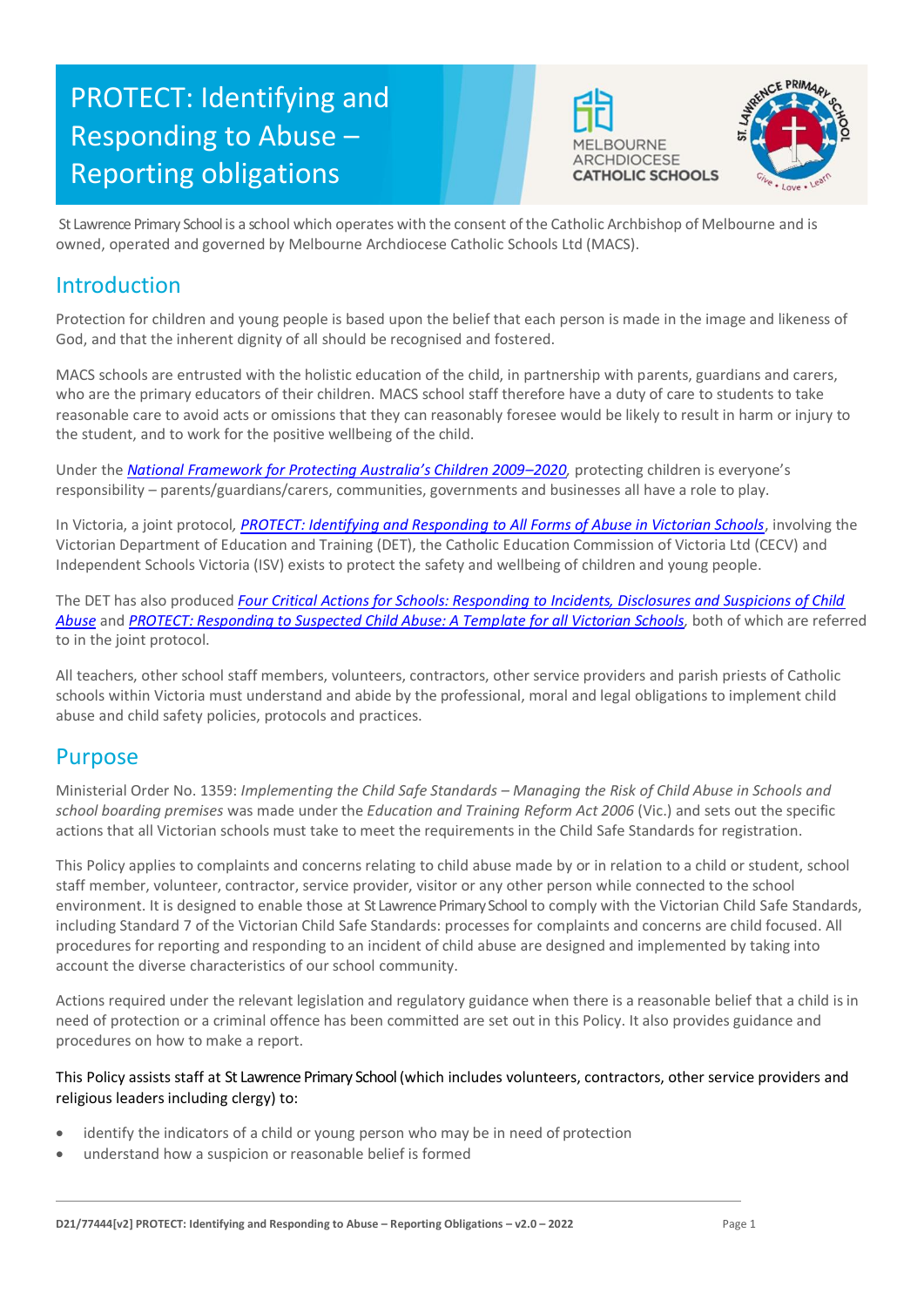- where possible, refer to the principles of the Victorian Charter of Human Rights and Responsibilities as best practice in respecting and protecting the basic rights, freedoms and responsibilities of members of the school community
- make a report about a child or young person who may be in need of protection
- comply with obligations under the Victorian Reportable Conduct Scheme
- comply with mandatory reporting obligations under child protection law
- comply with legal obligations relating to criminal child abuse and grooming under criminal law.

# Legislative and regulatory requirements

St Lawrence Primary School and our governing body must comply with the legal obligations that relate to managing the risk of child abuse under the *Children, Youth and Families Act 2005* (Vic.), the *Crimes Act 1958* (Vic.), the *Child Wellbeing and Safety Act 2005* (Vic.), the *Education and Training Reform Act 2006* (Vic.), the *Education and Training Reform Regulations 2017* (Vic.) and the *Family Violence Protection Act 2008* (Vic.).

The *Child Wellbeing and Safety Act 2005* (Vic.) introduced the Victorian Child Safe Standards, in January 2016. Following a review of those standards, changes have been made to those standards, with effect from 1 July 2022. The new Victorian Child Safe Standards set out minimum requirements and outline the actions organisations must take to keep children and young people safe. They provide more clarity for organisations and are more consistent with the standards in place in the rest of Australia.

Child abuse reporting obligations fall under six separate pieces of legislation with differing reporting requirements:

- the *Children, Youth and Families Act 2005* (Vic.)
- the *Education and Training Reform Act 2006* (Vic.)
- the *Education and Training Reform Regulations 2017* (Vic.)
- the *Crimes Act 1958* (Vic.)
- the *Family Violence Protection Act 2008* (Vic.)
- the *Wrongs Act 1958* (Vic.).

These legislative obligations exist in addition to moral and duty of care obligations, which require school community members to protect any child under their care and supervision from foreseeable harm.

St Lawrence Primary School is a prescribed Information Sharing Entity (ISE) meaning that, where legislated requirements are met, it is able to share confidential information with other ISEs to promote child wellbeing or safety under the Child Information Sharing Scheme (CISS) or the Family Violence Information sharing Scheme (FVISS).

# Definitions and obligations

# **Types of child abuse and indicators of harm**

Child abuse can take many forms. The perpetrator may be a parent, guardian, carer, school staff member, volunteer, another adult or even another child. The nature of child abuse is complex. The abuse may occur over time and potential risk indicators are often difficult to detect. Therefore, the legal obligations for reporting allegations of child abuse can vary depending on the circumstances of the incident.

Child abuse is defined in the *Child Wellbeing and Safety Act 2005* (Vic.) to include:

- sexual offences
- grooming offences under section 49M(1) of the *Crimes Act 1958* (Vic.)
- physical violence
- serious emotional or psychological harm
- serious neglect.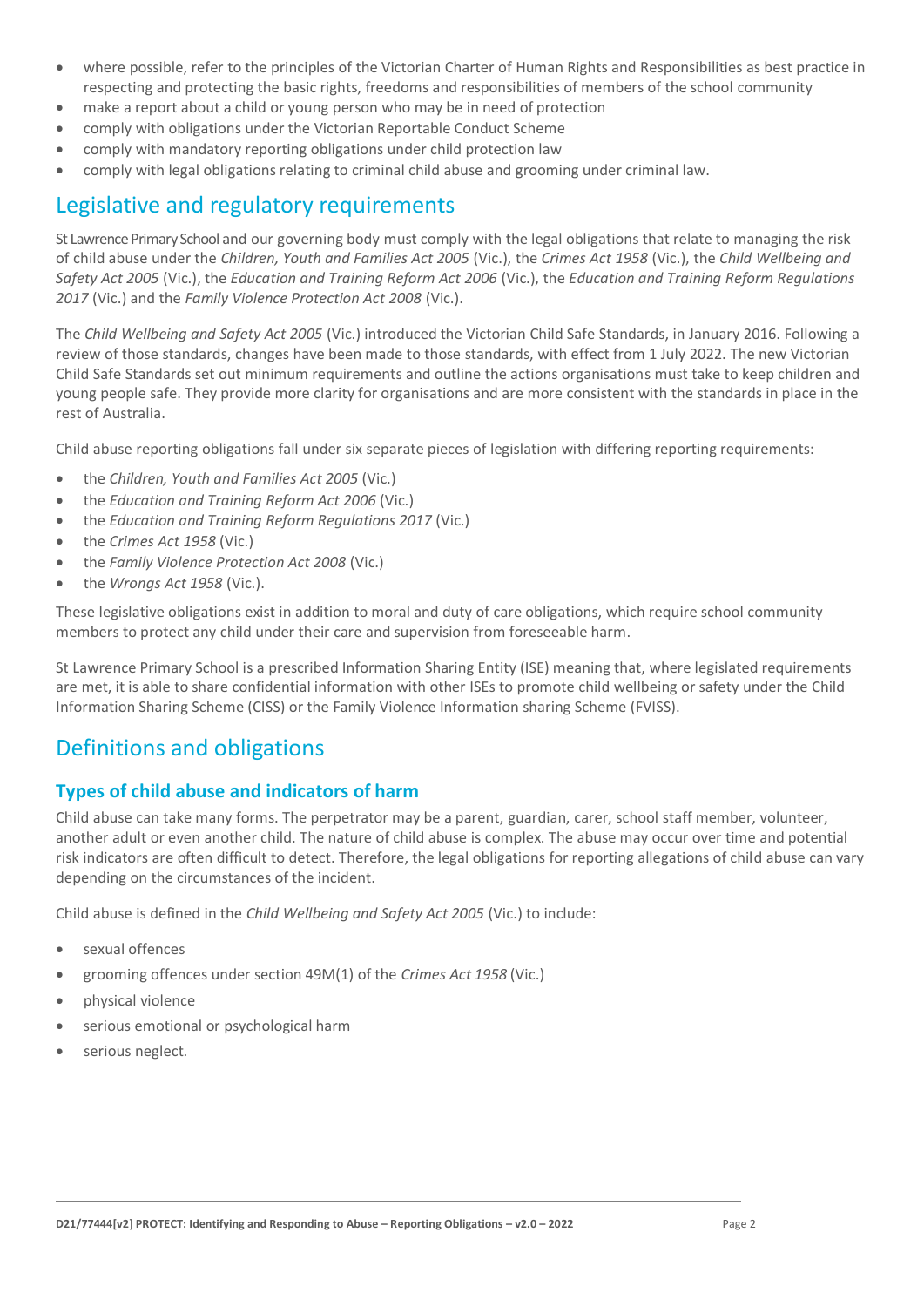| <b>Sexual offences</b>                     | A sexual offence occurs when a person involves a child in sexual activity, or deliberately puts<br>the child in the presence of sexual behaviours that are exploitative or inappropriate to the<br>child's age and development. Sexual offences are governed by the Crimes Act 1958 (Vic.).<br>Sexual abuse can involve a wide range of sexual activity and may include fondling,<br>masturbation, oral sex, penetration, voyeurism and exhibitionism. It can also include<br>exploitation through pornography or prostitution.                                                                                                          |
|--------------------------------------------|------------------------------------------------------------------------------------------------------------------------------------------------------------------------------------------------------------------------------------------------------------------------------------------------------------------------------------------------------------------------------------------------------------------------------------------------------------------------------------------------------------------------------------------------------------------------------------------------------------------------------------------|
| Grooming                                   | Grooming refers to predatory conduct undertaken by an adult (18 years or over) to prepare<br>a child for sexual activity at a later time. It is a sexual offence under section 49M of the<br>Crimes Act 1958 (Vic.) carrying a maximum 10-year term of imprisonment. Under section<br>49M, the adult's words or conduct must be intended to facilitate the child engaging or being<br>involved in the commission of, or attempt to commit, a sexual offence by the adult or<br>another adult.                                                                                                                                            |
| <b>Physical violence</b>                   | Physical violence occurs when a child suffers or is likely to suffer significant harm from a<br>non-accidental injury or injuries inflicted by another person. Physical violence can be<br>inflicted in many ways including beating, shaking, burning or using weapons (such as belts<br>and paddles). Physical harm may also be caused during student fights.                                                                                                                                                                                                                                                                           |
| Serious emotional or<br>psychological harm | Serious emotional or psychological abuse may occur when a child is repeatedly rejected,<br>isolated or frightened by threats or the witnessing of family violence. It also includes<br>hostility, derogatory name-calling and put-downs, or persistent coldness from a person, to<br>the extent where the behaviour of the child is disturbed or their emotional development is<br>at serious risk of being impaired. Serious emotional or psychological harm could also result<br>from conduct that exploits a child without necessarily being criminal, such as encouraging a<br>child to engage in inappropriate or risky behaviours. |
| <b>Serious neglect</b>                     | Neglect includes a failure to provide a child with an adequate standard of nutrition, medical<br>care, clothing, shelter or supervision. Significant neglect causes harm to a child that is more<br>than trivial or temporary. Serious neglect is when the child is exposed to an extremely<br>dangerous or life-threatening situation and there is a continued failure to provide a child<br>with the basic necessities of life.                                                                                                                                                                                                        |
| <b>Family violence</b>                     | Family violence is defined under the Family Violence Protection Act 2008 (Vic.) to include<br>behaviour that causes a child to hear, witness or be exposed to the effects of family violence<br>such as abusive, threatening, controlling or coercive behaviour. While family violence does<br>not form part of the official definition of 'child abuse' in the Child Wellbeing and Safety Act<br>2005 (Vic.), the impact of family violence on a child can be a form of child abuse, for<br>example, where it causes serious emotional or psychological harm to a child. A child can also<br>be a direct victim of family violence.     |

Child abuse can have a significant effect on a child's physical, social, psychological or emotional health, development and wellbeing. The younger the child, the more vulnerable they are to abuse and the more serious the consequences are likely to be.

There can be physical or behavioural indicators of child abuse and neglect, or a combination of both. While the presence of a single indicator, or even several indicators, does not necessarily prove that abuse or neglect has occurred, the repeated occurrence of either a physical or behavioural indicator, or the occurrence of several indicators together, should alert school staff to the possibility of child abuse or neglect.

Child sexual abuse is more commonly perpetrated by someone who is known to and trusted by the child, and is also often someone highly trusted within their families, communities, schools and/or other institutions, such as the Church.

For further definitions of all types of child abuse, a comprehensive list of the indicators of harm and advice on identifying perpetrators of child sexual abuse, refer to the protocol *[PROTECT: Identifying and Responding to All Forms](https://www.education.vic.gov.au/Documents/about/programs/health/protect/ChildSafeStandard5_SchoolsGuide.pdf) of Abuse in*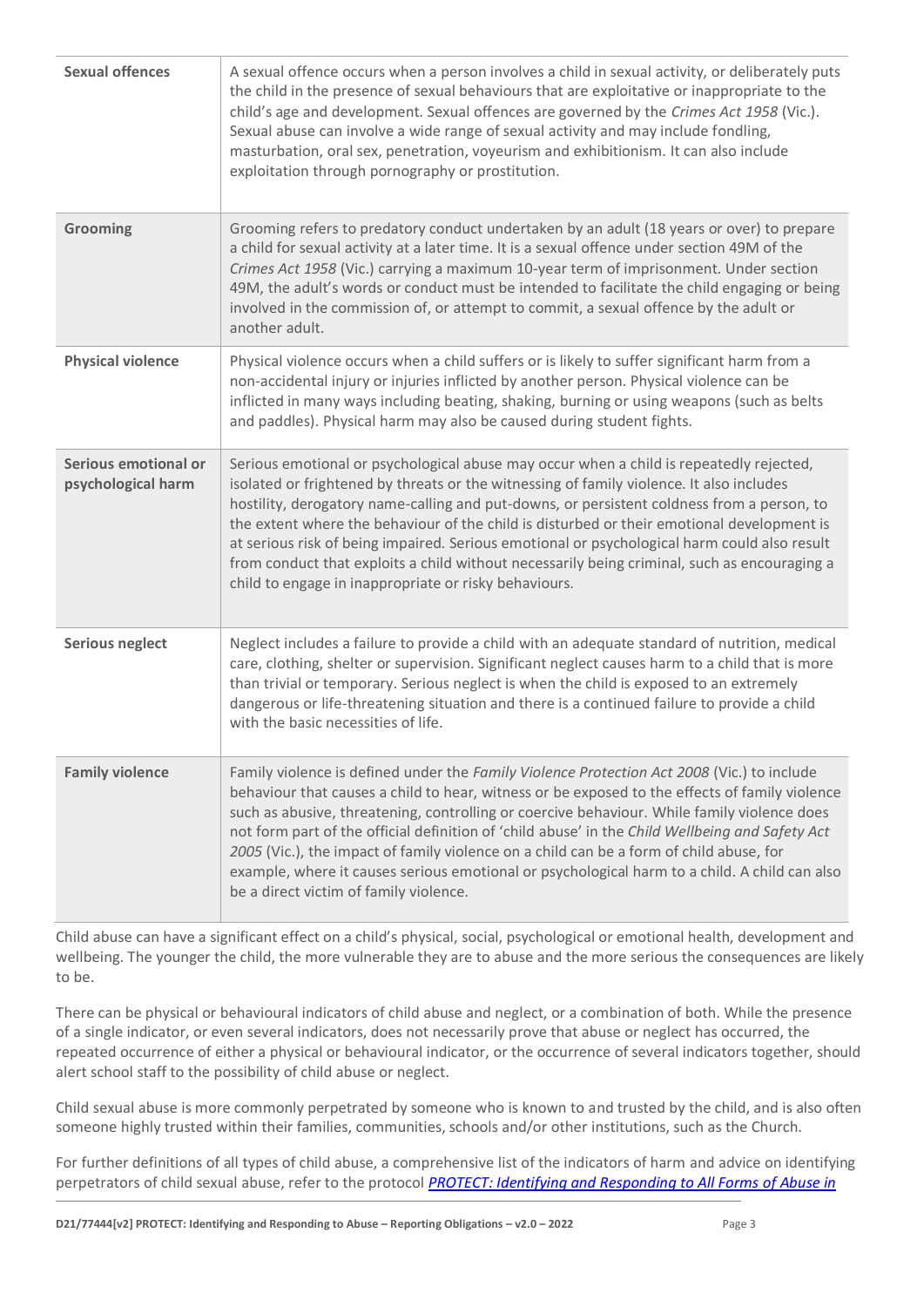# **Sources of child abuse reporting obligations**

# *Children, Youth and Families Act 2005* **(Vic.)**

#### *Mandatory reporting*

Mandatory reporting is a legal requirement under the *Children, Youth and Families Act 2005* (Vic.) to protect children from harm relating to physical injury and sexual abuse. A child, for the purpose of the relevant parts of this Act, is any person who is under the age of 17 years. In Victorian schools, registered teachers, school principals, early childhood workers, registered psychologists, school counsellors and all people in religious ministry are mandated to report a reasonable belief of child physical or sexual abuse to child protection authorities. The report must be made as soon as practicable after forming the belief.

If, in the course of carrying out their duties, a mandatory reporter forms a reasonable belief that a child is in need of protection because the child has suffered, or is likely to suffer, significant harm as a result of physical injury or sexual abuse, and that the child's parents/guardians/carers are unwilling or unable to protect the child, they must report that belief to the Department of Families, Fairness and Housing (DFFH) Child Protection and/or Victoria Police, including the information prescribed in *[PROTECT: Responding to Suspected Child Abuse: A Template for all Victorian Schools](http://www.education.vic.gov.au/Documents/about/programs/health/protect/PROTECT_Responding_TemplateSchools.pdf)*, as soon as possible after forming the belief.

A subsequent report must be made on each occasion on which the mandatory reporter becomes aware of further reasonable grounds for the belief and even if the reporter knows that another report has been made concerning the same child and suspected abuse.

The threshold for reporting child abuse incidents, disclosures, concerns or suspicions has been set deliberately low by the joint protocol *[PROTECT: Identifying and Responding to All Forms of Abuse in Victorian Schools](http://www.education.vic.gov.au/Documents/about/programs/health/protect/ChildSafeStandard5_SchoolsGuide.pdf)*[. T](http://www.education.vic.gov.au/Documents/about/programs/health/protect/ChildSafeStandard5_SchoolsGuide.pdf)his protocol focuses on *[Four Critical Actions](http://www.education.vic.gov.au/Documents/about/programs/health/protect/FourCriticalActions_ChildAbuse.pdf)* that all our school staff must take if they form a suspicion or reasonable belief that child abuse has occurred, or that a child is at risk of suffering abuse.

#### <span id="page-3-0"></span>*Reasonable belief*

Where St Lawrence Primary School staff members are concerned about the safety and wellbeing of a child or young person, they must assess that concern to determine if a report should be made to the relevant agency. If a staff member has witnessed potentially abusive behaviour, has a suspicion or has received a disclosure of child abuse, they must determine whether these observations or receipt of such information have caused the staff member to form a reasonable belief.

A reasonable belief or a belief on reasonable grounds is not the same as having proof, but is more than rumour or speculation. A reasonable belief is formed if a reasonable person in the same position would have formed the belief on the same grounds.

A reasonable belief might be formed if:

- a child states that they have been physically or sexually abused
- any person tells you that they believe someone has been abused; this may include a child who is talking about themselves
- you observe physical or behavioural indicators of abuse, as described in *[PROTECT: Identifying and Responding to All](http://www.education.vic.gov.au/Documents/about/programs/health/protect/ChildSafeStandard5_SchoolsGuide.pdf)  [Forms of Abuse in Victorian Schools](http://www.education.vic.gov.au/Documents/about/programs/health/protect/ChildSafeStandard5_SchoolsGuide.pdf)*
- a child or young person exhibits sexually abusive or age-inappropriate behaviour(s)
- professional observations of the child's behaviour or development cause you to form abelief that the child has been physically or sexually abused, or is likely to be abused.

While any indicators of possible child abuse or neglect are concerning, it is important to understand that the presence of a number of indicators that suggest either physical or sexual abuse of a child may be sufficient to form a reasonable belief in a mandatory reporter's mind which must be reported.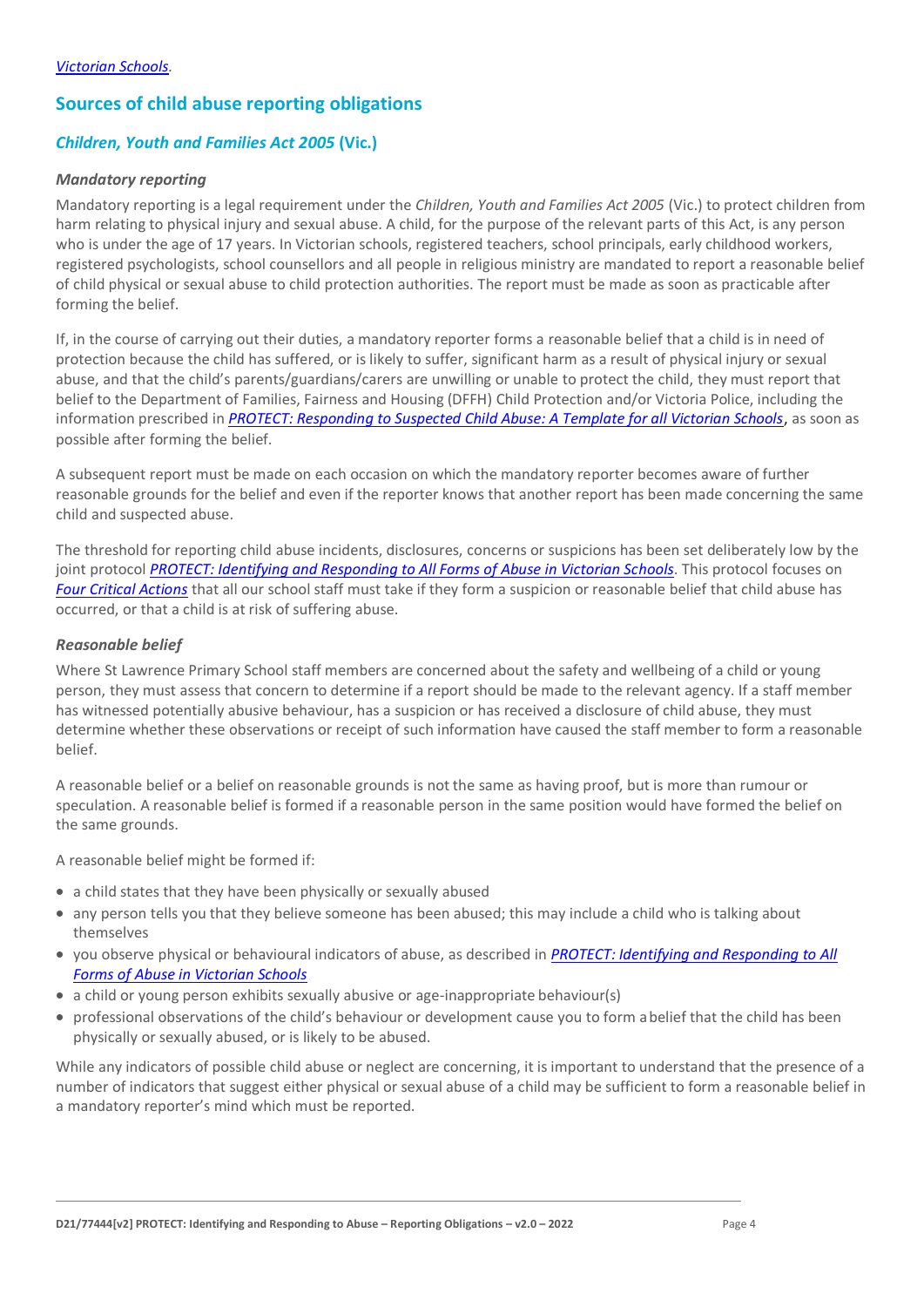# *Child Wellbeing and Safety Act 2005* **(Vic.)**

#### *Reportable conduct*

The Reportable Conduct Scheme was created under the *Child Wellbeing and Safety Act 2005* (Vic.) and requires the head of entity, the Executive Director of MACS, to notify the Commission for Children and Young People (CCYP) if an allegation of reportable conduct (a reportable allegation) is made against one of its employees.

**Employees** can include a principal, teacher, administrative or corporate staff member, board or school council employee, contractor, volunteer, school doctor/nurse/medical professional, allied health staff member, or minister of religion or religious leader. It may also include former employees.

**Reportable conduct** is defined under the *Child Wellbeing and Safety Act 2005* (Vic.) to mean a sexual offence, sexual misconduct or physical violence committed against, with or in the presence of a child, behaviour causing significant emotional or psychological harm to a child, or significant neglect of a child.

A **reportable allegation** means any information that leads a person to form a reasonable belief that an employee has committed reportable conduct or misconduct that may involve reportable conduct, whether or not the conduct or misconduct is alleged to have occurred within the course of the person's employment.

The Reportable Conduct Scheme imposes obligations on the head of entity (governing authority). For St Lawrence Primary School, the Executive Director of our governing body MACS, through our Principal, will:

- have in place systems to prevent reportable conduct and, if reportable conduct is alleged, to ensure allegations are brought to the attention of the Executive Director at the earliest opportunity for investigation and response
- ensure that the CCYP is notified and given updates on the organisation's response to an allegation by contacting the Safeguarding and Standards Team on 03 9267 0228 or [rcs@macs.vic.edu.au](mailto:rcs@macs.vic.edu.au)
- report to Victoria Police as soon as they become aware that a reportable allegation may involve suspected child abuse or criminal conduct.

Reportable conduct may also include historical reportable allegations. More guidance can be found in *[Reportable Conduct](https://ccyp.vic.gov.au/assets/resources/RCSInfoSheetUpdates/Historical-Allegations-110718.pdf)  Scheme – [Historical allegations](https://ccyp.vic.gov.au/assets/resources/RCSInfoSheetUpdates/Historical-Allegations-110718.pdf)*.

All school staff are required to notify the Principal or, if the Principal is involved in the allegation, a member of the Leadership Team, Regional General Manager or the Executive Director, if they have a reportable allegation. The Principal or a member of the Leadership Team or Regional General Manager (as applicable) must notify the MACS Safeguarding and Standards Team of the allegation of reportable conduct as soon as possible, which in turn will immediately notify the Executive Director.

The Reportable Conduct Scheme does not change mandatory reporting or other reporting obligations, including internal reporting and reporting criminal behaviour to Victoria Police. Reportable conduct reporting should be done in addition to these other reporting obligations.

All allegations of reportable conduct must be referred to the MACS Safeguarding and Standards Team as soon as a Principal or a member of the Leadership Team, or Regional General Manager (as applicable) becomes aware of it. For further support and advice regarding reporting conduct at St Lawrence Primary School under the Reportable Conduct Scheme, contact the MACS Safeguarding and Standards Team on 03 9267 0228 o[r rcs@macs.vic.edu.au.](mailto:rcs@macs.vic.edu.au)

The *Child Wellbeing and Safety Act 2005* (Vic.) also enables a school, as a prescribed Information Sharing Entity (ISE) to share confidential information with other ISEs to promote child wellbeing or safety, where legislated requirements are met.

# *Crimes Act 1958* **(Vic.)**

In response to the *[Betrayal of Trust](http://www.parliament.vic.gov.au/file_uploads/Inquiry_into_Handling_of_Abuse_Volume_2_FINAL_web_y78t3Wpb.pdf)* report, three criminal offences were introduced under the *Crimes Act 1958* (Vic.):

- **[failure to disclose offence](http://www.justice.vic.gov.au/home/safer%2Bcommunities/protecting%2Bchildren%2Band%2Bfamilies/failure%2Bto%2Bdisclose%2Boffence)**, which requires adults to report to Victoria Police a reasonable belief that a sexual offence has been committed against a child by another adult
- [failure to protect offence](http://www.justice.vic.gov.au/home/safer%2Bcommunities/protecting%2Bchildren%2Band%2Bfamilies/failure%2Bto%2Bprotect%2Boffence), which applies to people in positions of authority within organisations, who knew of a risk of child sexual abuse by someone in the organisation and failed to reduce or remove the risk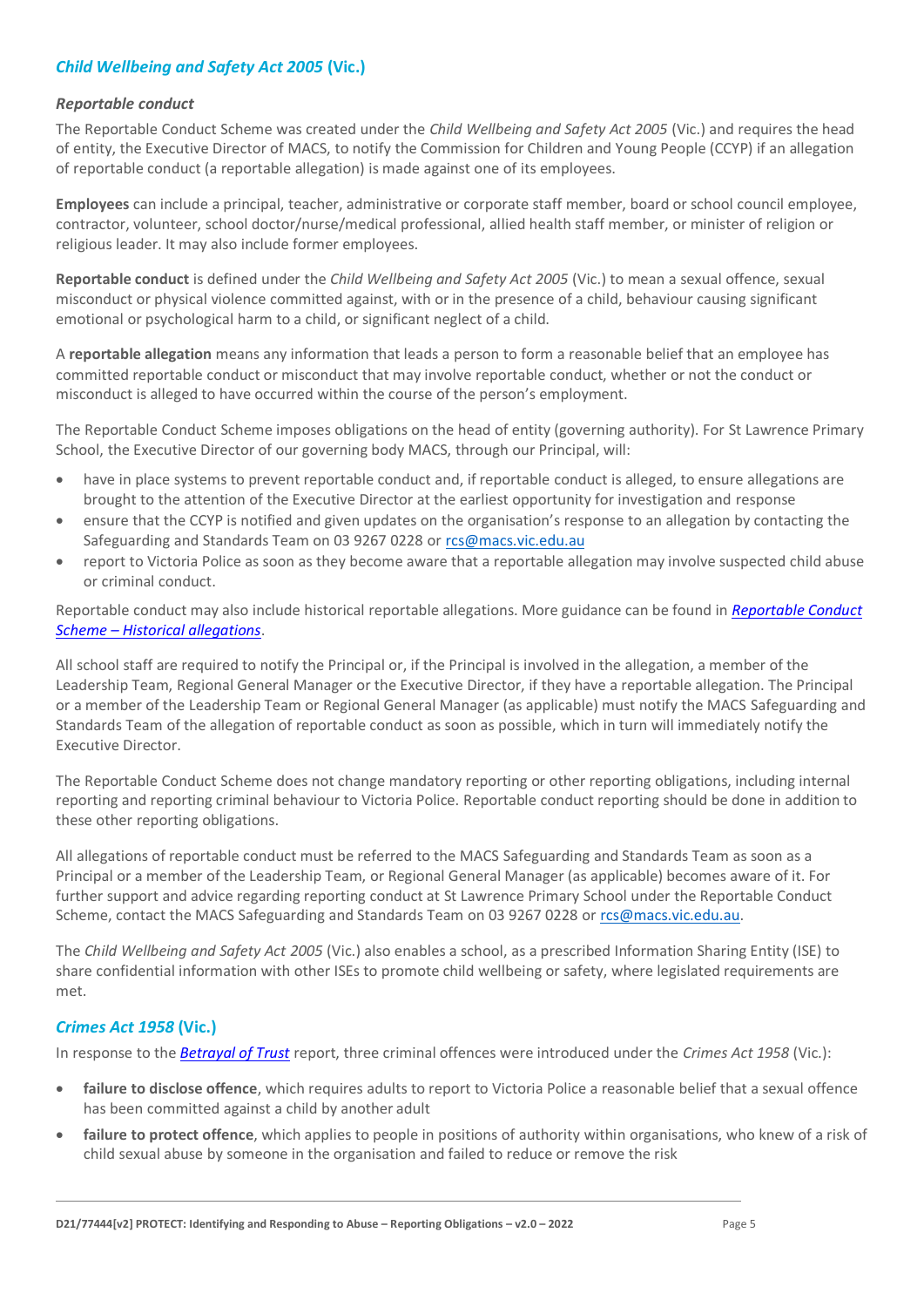• **[grooming offence](http://www.justice.vic.gov.au/home/safer%2Bcommunities/protecting%2Bchildren%2Band%2Bfamilies/grooming%2Boffence)**, which targets communication with a child or their parents/guardians/carers with the intent of committing child sexual abuse.

### <span id="page-5-0"></span>*Failure to disclose*

Any staff member at St Lawrence Primary School who forms a reasonable belief that a sexual offence has been committed in Victoria by an adult against a child under 16 must disclose that information to Victoria Police.

Failure to disclose the information to Victoria Police is a criminal offence under section 327 of the *Crimes Act 1958* (Vic.) and applies to all adults (18 years and over) in Victoria, not just professionals who work with children.

The obligation is to disclose that information to Victoria Police as soon as it is practicable to do so, except in limited circumstances such as where the information has already been reported to DFFH Child Protection.

For further information about the failure to disclose offence, see the Department of Justice and Community Safety's '[Failure to disclose offence](https://www.justice.vic.gov.au/safer-communities/protecting-children-and-families/failure-to-disclose-offence)' webpage and *[Betrayal of Trust: Fact Sheet](https://www.justice.vic.gov.au/sites/default/files/embridge_cache/emshare/original/public/2020/06/c5/7f42d28f3/betrayal_of_trust-organisational_duty_fact_sheet_2018%20.doc)*.

#### *Failure to protect*

Any staff member at St Lawrence Primary School in a position of authority who has the power or responsibility to remove risk, and becomes aware that an adult associated with the school (such as an employee, contractor, volunteer, sport coach or visitor) poses a risk of sexual abuse to a child under 16 who is in the care or supervision of the school, must take all reasonable steps to reduce or remove that risk. At St Lawrence Primary School, this will include the Principal and Leadership Team.

Failure to take reasonable steps to protect a child in the school from the risk of sexual abuse from an adult associated with the school is a criminal offence under section 49O(1) of the *Crimes Act 1958* (Vic.).

For further information about the failure to protect offence, see the Department of Justice and Community Safety's '[Failure to protect](https://www.justice.vic.gov.au/safer-communities/protecting-children-and-families/failure-to-protect-a-new-criminal-offence-to)' webpage and *[Betrayal of Trust: Fact Sheet](https://www.justice.vic.gov.au/sites/default/files/embridge_cache/emshare/original/public/2020/06/e0/4460c5147/failure_to_protect_betrayal_of_trust_factsheet_2017.pdf)*.

#### *Grooming*

The offence of grooming prohibits predatory conduct designed to prepare or 'groom' a child for future sexual activity and is contained in section 49M(1) of the *Crimes Act 1958* (Vic.). The offence applies to communication with children under 16 years.

Grooming can be conducted in person or online, for example via interaction through social media, web forums and emails. The offence can be committed by any person aged 18 years or over. It does not apply to communication between people who are both under 18 years of age.

For further information about the grooming offence, see the Department of Justice and Community Safety's 'Grooming [offence](https://www.justice.vic.gov.au/safer-communities/protecting-children-and-families/grooming-offence)' webpage and *[Betrayal of Trust: Factsheet](https://www.justice.vic.gov.au/sites/default/files/embridge_cache/emshare/original/public/2020/06/e6/ea73d4b66/grooming_betrayal_of_trust_factsheet_2017.pdf)*.

For more information about managing and responding to the risk of abuse, see the DET's 'Student Sexual Offending and [Problem Sexual Behaviour](https://www2.education.vic.gov.au/pal/student-sexual-behaviours/policy)' and '[Risk Management](https://www2.education.vic.gov.au/pal/risk-management-schools/policy) – Schools' webpages.

# *Education and Training Reform Act 2006* **(Vic.) – child safety obligations**

From a child safety perspective, the key functions of the *Education and Training Reform Act 2006* (Vic.) are to:

- require St Lawrence Primary School to notify the Victorian Institute of Teaching (VIT) of action taken against a registered teacher or early childhood teacher in response to allegations of serious misconduct or if the school becomes aware that the teacher is currently charged with, or convicted or found guilty of, certain offences including sexual offences
- ensure compliance with the Victorian Child Safe Standards as a requirement of registration for all Victorian schools.

St Lawrence Primary School and our governing body must ensure that the care, safety and welfare of all students attending the school are in accordance with all applicable Victorian and Commonwealth laws, and that all staff employed at the school are advised of their obligations to child safety.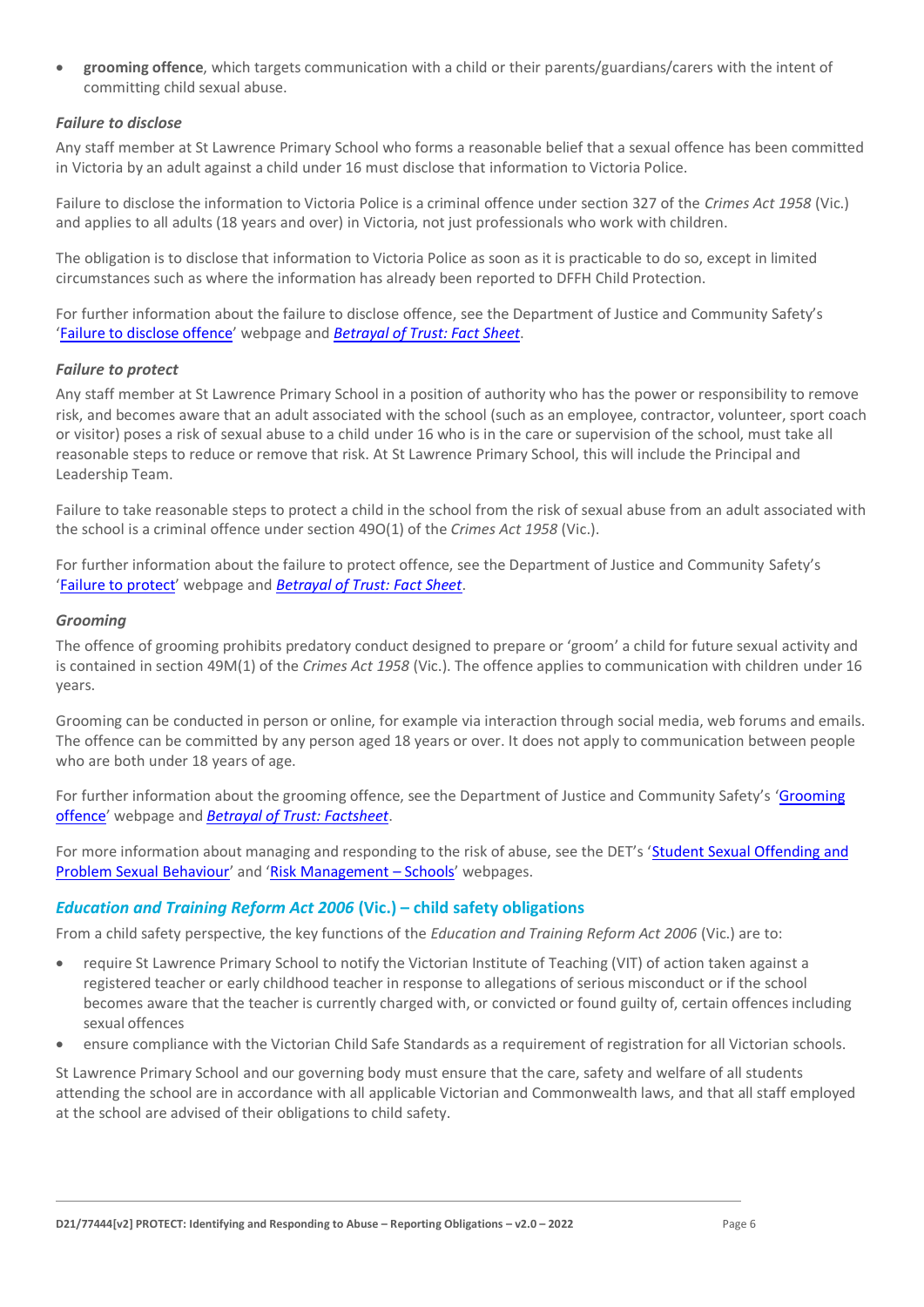# *Wrongs Act 1958* **(Vic.) and duty of care**

#### *Organisational duty of care*

The *Wrongs Act 1958* (Vic.) creates an organisational liability for child abuse for organisations that exercise care, supervision or authority over children. This is colloquially referred to as an 'organisational duty of care'.

We and our governing body owe a duty to take reasonable precautions to prevent the abuse (sexual or physical) of a child (under 18) by an individual associated with the school while the child is under the care, supervision or authority of the school.

Individuals associated with the school can include employees, volunteers, office holders, contractors, ministers of religion and religious leaders.

Reasonable precautions that a school could take are not defined in the *Wrongs Act 1958* (Vic.) but, as examples, the following measures are what courts have previously considered to be reasonable precautions in the context of organisational child abuse:

- conducting employment screening and reference checking
- providing supervision and training
- implementing systems to provide early warning of possible offences
- performing random and unannounced inspections to deter misconduct
- encouraging children and adults to notify authorities or parents about any signs of aberrant or unusual behaviour.

### *School staff duty of care*

School staff have a duty to take reasonable steps to protect children and young people under their care and supervision from harm that is reasonably foreseeable (this duty applies to all school staff). The question of what constitutes reasonable steps will depend on the individual circumstances of each case.

A staff member may breach their duty of care towards a student if they fail to act in the way a reasonable or diligent professional would have acted in the same situation.

For more information on the scope of staff duty of care obligations and examples of reasonable steps they can take in relation to suspected child abuse, refer to the protocol *[PROTECT: Identifying and Responding to All Forms of Abuse in](http://www.education.vic.gov.au/Documents/about/programs/health/protect/ChildSafeStandard5_SchoolsGuide.pdf)  [Victorian Schools.](http://www.education.vic.gov.au/Documents/about/programs/health/protect/ChildSafeStandard5_SchoolsGuide.pdf)*

#### **Victorian Charter of Human Rights and Responsibilities**

While Victorian Catholic schools are not bound by the *Charter of Human Rights and Responsibilities Act 2006* (Vic.), the following principle should be noted:

School staff are required to respond to suspected child abuse with proper consideration for human rights and, when making decisions and taking actions in response to suspected child abuse, to act compatibly with human rights. This means that school staff should take into account the right to protection without discrimination, the right to protection from torture and cruel, inhuman or degrading treatment, and the right to privacy when responding to suspected child abuse.

# Required actions under this Policy

We and our governing body have a moral, legal and mission-driven responsibility to create nurturing school environments where children and young people are respected and their voices heard, and where they are safe and feel safe.

Our governing body and every person involved in St Lawrence Primary School has a responsibility to understand the important and specific role they have individually and collectively, to ensure that complaints and concerns relating to child abuse are taken seriously, and to ensure that the wellbeing and safety of all children and young people are at the forefront of all they do and every decision they make.

**It is our governing body's policy that all schools display the** *[Four Critical Actions for Schools: Responding to Incidents,](http://www.education.vic.gov.au/Documents/about/programs/health/protect/FourCriticalActions_ChildAbuse.pdf)  [Disclosures and Suspicions of Child Abuse](http://www.education.vic.gov.au/Documents/about/programs/health/protect/FourCriticalActions_ChildAbuse.pdf)* **diagram in staffrooms and other strategic areas of the school to ensure all school staff are aware of the actions to take as soon as they witness a child abuse incident, receive a disclosure or form a reasonable suspicion or belief that a child has been, or is at risk of being, abused.**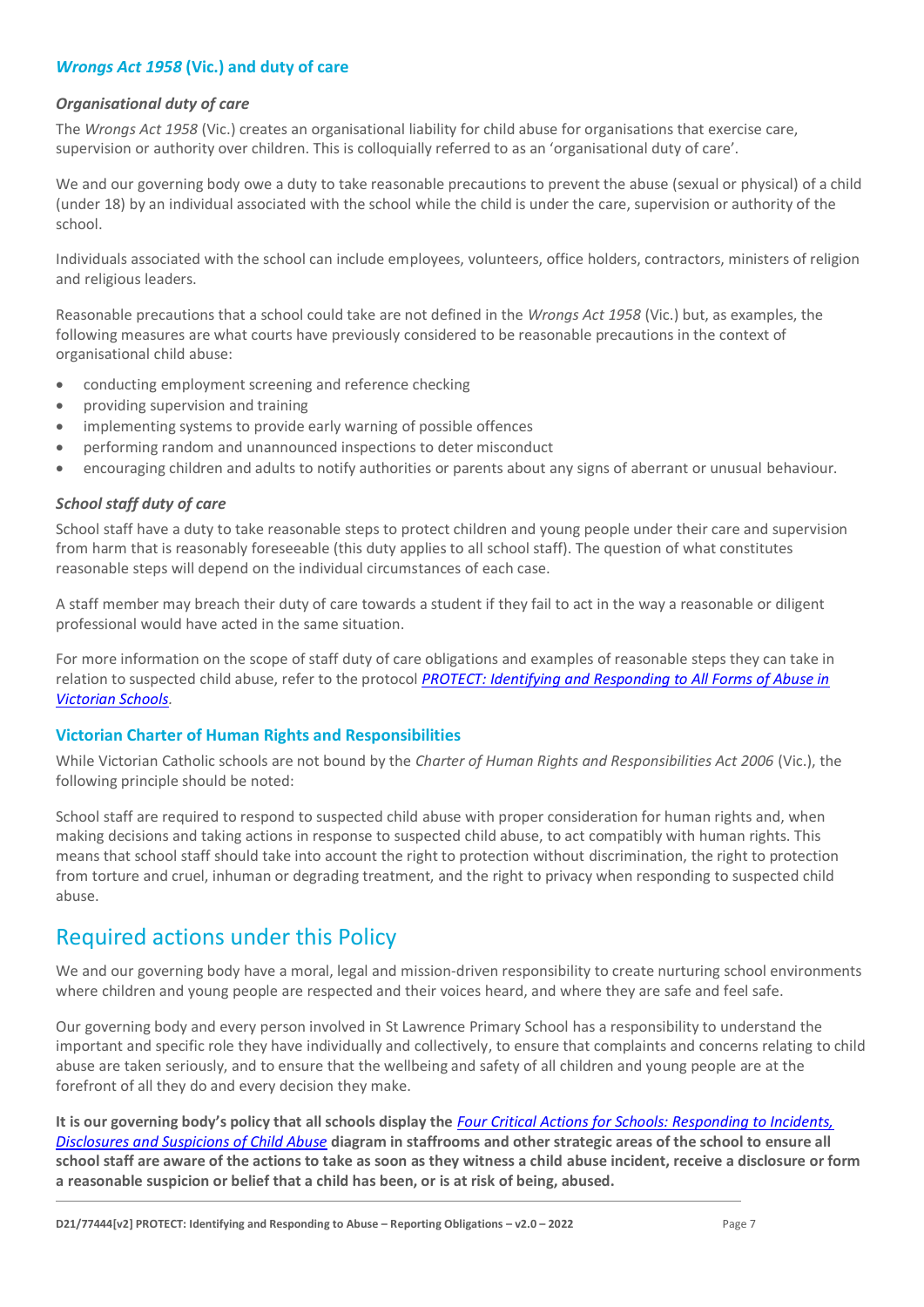# **Staff awareness and training**

All teachers, mandatory reporters and all other staff at St Lawrence Primary School will be made aware of and receive training in relation to their mandatory reporting obligations.

# **Responding to and reporting child abuse concerns**

The approach to responding to and reporting child abuse concerns in the joint protocol incorporates *[Four Critical Actions](http://www.education.vic.gov.au/Documents/about/programs/health/protect/FourCriticalActions_ChildAbuse.pdf)  [for Schools: Responding to Incidents, Disclosures and Suspicions of Child Abuse](http://www.education.vic.gov.au/Documents/about/programs/health/protect/FourCriticalActions_ChildAbuse.pdf)*

At St Lawrence Primary School, a staff member must take any complaint or concern relating to child abuse seriously. They must act, and follow the Four Critical Actions, as soon as they become aware of a child abuse incident – that is, when a child is experiencing, or is at risk of experiencing, abuse. The staff member must ensure that they act promptly and thoroughly in their response.

#### **Becoming aware of a child abuse incident**

There are four main ways in which a school staff member may become aware that a child is experiencing, or is at risk of experiencing, abuse:

#### **1. Witnessing an incident**

If you witness an incident where you believe a child has been subjected to, or may be at risk of, abuse, including exposure to family violence, you must first take immediate action to protect the safety of the child or children involved and then refer to *[Four Critical Actions for Schools: Responding to Incidents, Disclosures and Suspicions of](http://www.education.vic.gov.au/Documents/about/programs/health/protect/FourCriticalActions_ChildAbuse.pdf)  [Child Abuse](http://www.education.vic.gov.au/Documents/about/programs/health/protect/FourCriticalActions_ChildAbuse.pdf)*.

#### **2. Forming a suspicion or reasonable belief**

All suspicions that a child has been, is being or is at risk of being abused must be taken seriously, including suspicions that the abuse is taking or may take place outside school grounds or areas. If your suspicion develops into a reasonable belief, you must act and refer to *[Four Critical Actions for Schools: Responding to Incidents, Disclosures and](http://www.education.vic.gov.au/Documents/about/programs/health/protect/FourCriticalActions_ChildAbuse.pdf)  [Suspicions of Child Abuse](http://www.education.vic.gov.au/Documents/about/programs/health/protect/FourCriticalActions_ChildAbuse.pdf)*.

#### **3. Receiving a disclosure about or from a current student**

All disclosures must be treated seriously. You should immediately refer to *[Four Critical Actions for Schools: Responding](http://www.education.vic.gov.au/Documents/about/programs/health/protect/FourCriticalActions_ChildAbuse.pdf)  [to Incidents, Disclosures and Suspicions of Child Abuse](http://www.education.vic.gov.au/Documents/about/programs/health/protect/FourCriticalActions_ChildAbuse.pdf)*[.](http://www.education.vic.gov.au/Documents/about/programs/health/protect/FourCriticalActions_ChildAbuse.pdf)

#### **4. Receiving a disclosure about or from a former student**

If you receive a disclosure from a former student about historical abuse, you must act. If the former student is currently of school age and attending a Victorian school, you must immediately refer to *[Four Critical Actions for](http://www.education.vic.gov.au/Documents/about/programs/health/protect/FourCriticalActions_ChildAbuse.pdf)  [Schools: Responding to Incidents, Disclosures and Suspicions of Child Abuse](http://www.education.vic.gov.au/Documents/about/programs/health/protect/FourCriticalActions_ChildAbuse.pdf)*[.](http://www.education.vic.gov.au/Documents/about/programs/health/protect/FourCriticalActions_ChildAbuse.pdf)

If the former student is no longer of school age or attending a Victorian school, you must still report the disclosure to DFFH [Child Protection](https://www.education.vic.gov.au/about/contact/Pages/reportingabuse.aspx)[.](http://www.education.vic.gov.au/about/contact/Pages/reportingabuse.aspx?Redirect=1)

#### *Notes and records*

St Lawrence Primary School staff members are to keep clear and comprehensive notes relating to incidents, disclosures and allegations of child abuse using *[PROTECT: Responding to Suspected Child Abuse: A Template for all Victorian Schools](http://www.education.vic.gov.au/Documents/about/programs/health/protect/PROTECT_Responding_TemplateSchools.pdf)*.

Even if a St Lawrence Primary School staff member decides not to make a report, they must still accurately document their notes relating to the incident, disclosure or allegation of child abuse using *[PROTECT: Responding to Suspected Child Abuse:](http://www.education.vic.gov.au/Documents/about/programs/health/protect/PROTECT_Responding_TemplateSchools.pdf)  [A Template for all Victorian Schools](http://www.education.vic.gov.au/Documents/about/programs/health/protect/PROTECT_Responding_TemplateSchools.pdf)*.

Notes and records must be kept securely on school grounds and must not be destroyed as they may be needed at a later time.

#### *Disclosures*

It is the role of St Lawrence Primary School staff members to reassure and support a child or young person who makes a disclosure of abuse, and to ensure that the disclosure is taken seriously. However, school staff members should never promise to keep any disclosures confidential, as all disclosures of abuse must be reported.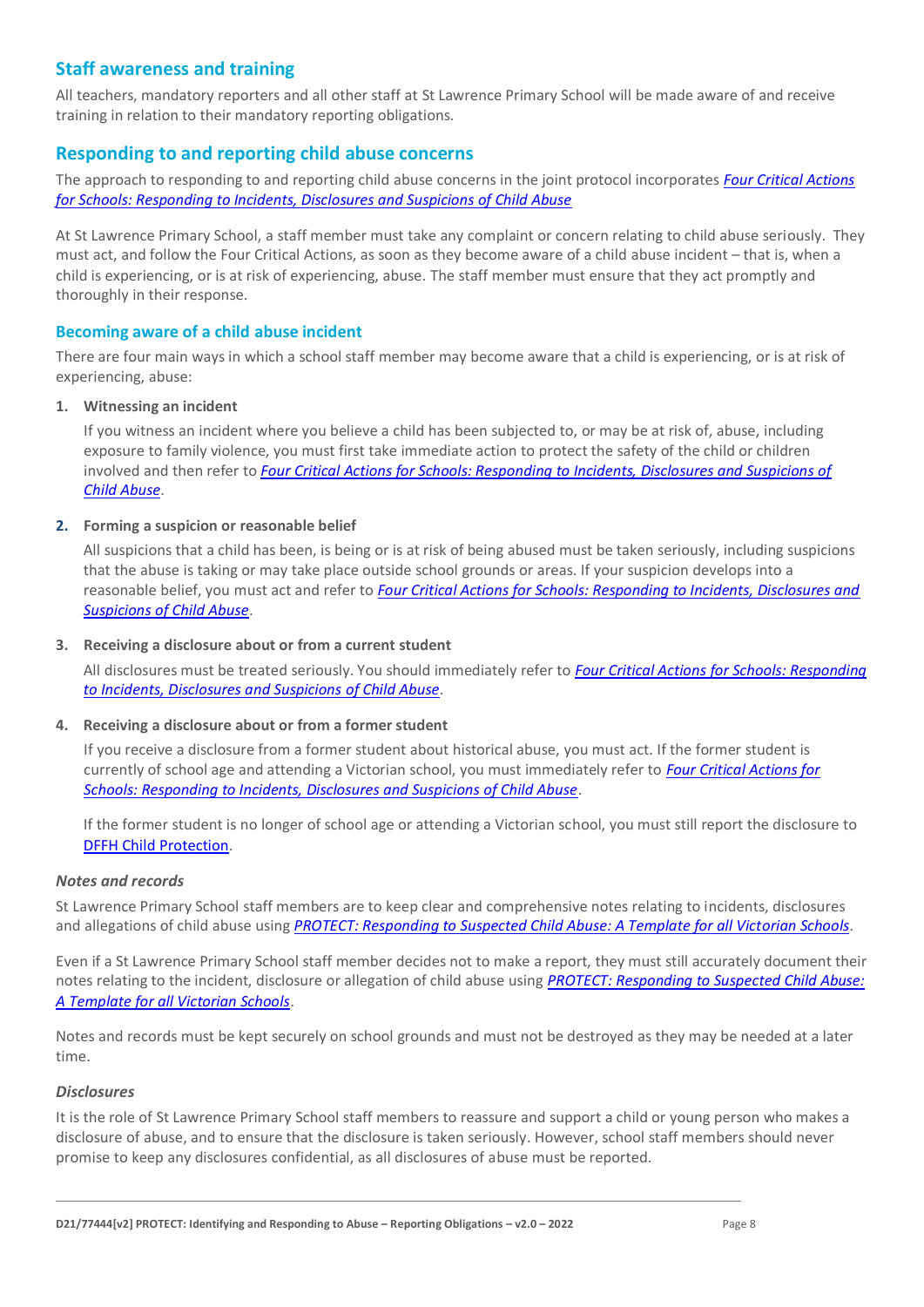The role of St Lawrence Primary School staff remains the same if disclosures are made by a parent/guardian/carer or a sibling, or if disclosures involve family violence.

For strategies on how to manage a disclosure, refer to *[PROTECT: Identifying and Responding to All Forms of Abuse in](http://www.education.vic.gov.au/Documents/about/programs/health/protect/ChildSafeStandard5_SchoolsGuide.pdf)  [Victorian Schools.](http://www.education.vic.gov.au/Documents/about/programs/health/protect/ChildSafeStandard5_SchoolsGuide.pdf)*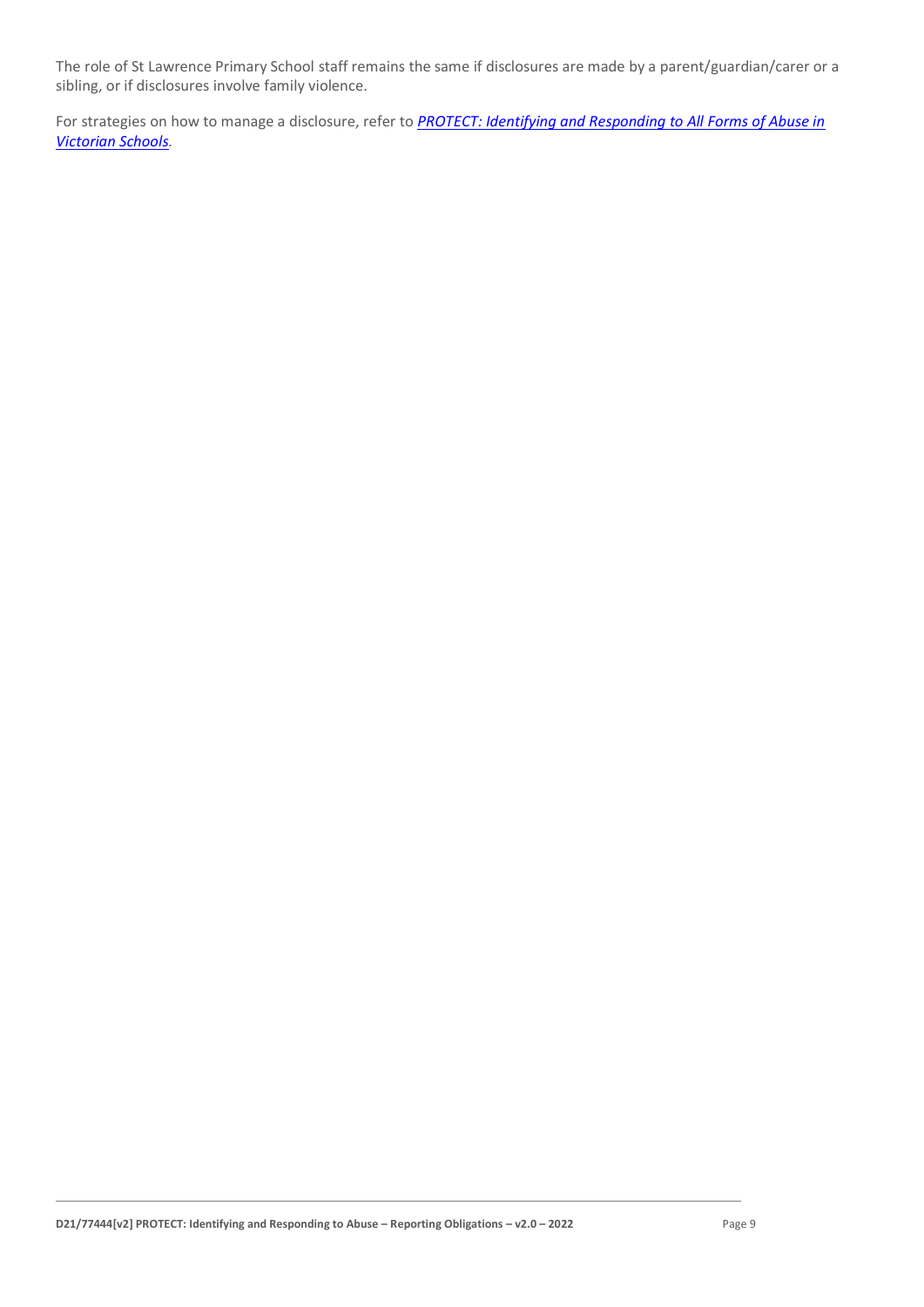# **The Four Critical Actions**

There are Four Critical Actions which must be taken when responding to and reporting a child abuse incident, disclosure or suspicion:

- 1. Responding to an Emergency
- 2. Reporting to Authorities
- 3. Contacting Parents/Carers
- 4. Providing Ongoing Support.

#### *Critical Action 1: Responding to an Emergency*

This first step is only applicable if a child has just been abused or is at risk of immediate harm. If this is not the case, go straight to Critical Action 2: Reporting to Authorities.

If the child has just been abused or is at risk of immediate harm, you must take reasonable steps to protect the child, including:

- separating the alleged victim and others involved, ensuring that if the parties involved are all present at the school, they are supervised separately by a school staffmember
- arranging and providing urgent medical assistance where necessary, including administering first aid or calling 000 for an ambulance
- calling 000 for urgent police assistance if the person who is alleged to have engaged in the abuse poses an immediate risk to the health and safety of any person.

If the child abuse incident has occurred at St Lawrence Primary School, staff should also ensure that reasonable steps are taken to preserve the environment, the clothing and other items, and to prevent any potential witnesses (including school staff members, volunteers and contractors) from discussing the incident until Victoria Police or relevant authorities arrive on the premises.

### *Critical Action 2: Reporting to Authorities*

All forms and instances of suspected or alleged child abuse must be reported to the appropriate authority.

Once immediate health and safety concerns have been addressed, the St Lawrence Primary School staff member must take steps to report the incident, suspicion or disclosure of child abuse as soon as practicable. Failure to report physical and sexual child abuse may amount to a criminal offence.

There are different reporting procedures depending on:

- whether the source of the suspected or alleged abuse comes from within the school or within the family or community of the child
- the type of abuse.

In all cases, St Lawrence Primary School staff members must report internally to the Principal or, if the Principal is involved in the allegation, the Leadership Team.

Additionally:

- where the source of the abuse comes from within St Lawrence Primary School, that is, the suspected or alleged abuse involves a school staff member, volunteer, allied health professional, officer/office holder, contractor or visitor at St Lawrence Primary School, it must be reported to Victoria Police
- where the suspicion, belief or disclosure relates to sexual abuse or grooming, it must be reported to Victoria Police
- where the source of the abuse comes from within the family or community and is not sexual abuse or grooming, it must be reported to DFFH Child Protection.

The DFFH and DET have deliberately set a low threshold for the formation of a 'reasonable belief'. For more information, refer to th[e Reasonable belief](#page-3-0) section of this Policy.

*[Four Critical Actions for Schools: Responding to Incidents, Disclosures and Suspicions of Child Abuse](http://www.education.vic.gov.au/Documents/about/programs/health/protect/FourCriticalActions_ChildAbuse.pdf)* requires all school staff to report all incidents, suspicions and disclosures of abuse as soon as possible to the relevant authorities.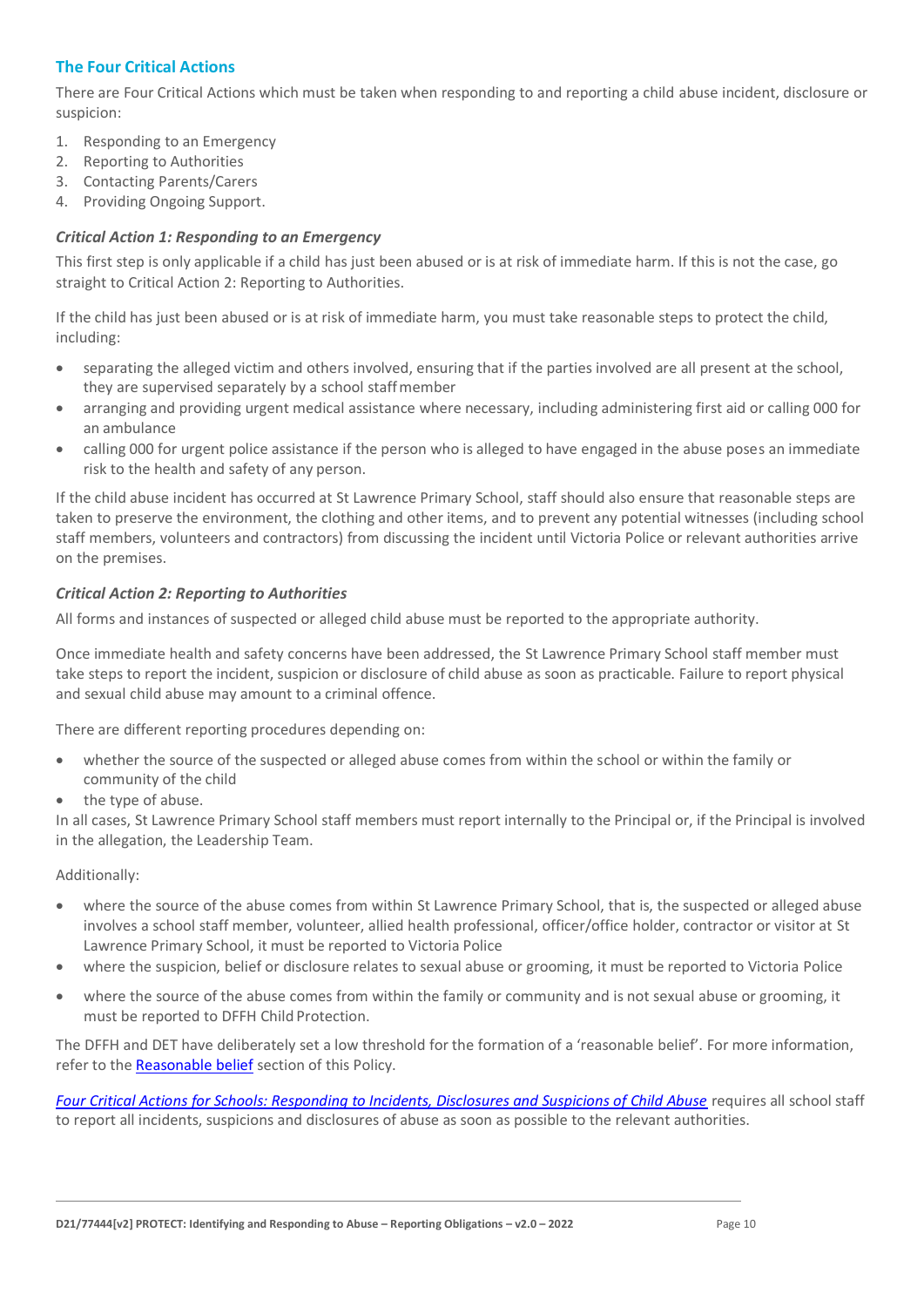# *How to make a mandatory report*

The table below describes the information to include when making a **mandatory report** about child abuse or child abuse concerns. If a child is at immediate risk of harm, contact Victoria Police immediately.

| <b>Making a Mandatory Report</b>         |                                                                                                                                                                                                                                                                                                                                                                                                                                                                                                                                                                                                                                                                                                                                                                                                                                                                                                                                                                                               |  |
|------------------------------------------|-----------------------------------------------------------------------------------------------------------------------------------------------------------------------------------------------------------------------------------------------------------------------------------------------------------------------------------------------------------------------------------------------------------------------------------------------------------------------------------------------------------------------------------------------------------------------------------------------------------------------------------------------------------------------------------------------------------------------------------------------------------------------------------------------------------------------------------------------------------------------------------------------------------------------------------------------------------------------------------------------|--|
| <b>Step</b>                              | <b>Description</b>                                                                                                                                                                                                                                                                                                                                                                                                                                                                                                                                                                                                                                                                                                                                                                                                                                                                                                                                                                            |  |
| 1. Keep notes                            | Keep comprehensive notes that are dated and include the following information:<br>a description of the concerns (e.g. physical injuries, student behaviour)<br>$\bullet$<br>the source of those concerns (e.g. observation, report from child or another person)<br>$\bullet$<br>the actions taken as a result of the concerns (e.g. consultation with the principal, report to<br>$\bullet$<br>DFFH Child Protection).<br>St Lawrence Primary School staff can use the template provided in PROTECT: Responding to<br>Suspected Child Abuse: A Template for all Victorian Schools to record their notes.                                                                                                                                                                                                                                                                                                                                                                                     |  |
| 2. Discuss<br>concerns                   | Due to the complexity of child abuse incidents, disclosures and suspicions, it is recommended that<br>concerns and observations regarding suspected physical or sexual abuse of a child are discussed<br>with the Principal or a member of the Leadership Team and/or via the MACS Regional General<br>Manager.<br>This is not a legal requirement; however, it will help to ensure support is provided to all involved in<br>matters of this nature. The confidentiality of these discussions must be maintained.<br>You should then make your own assessment about whether you are required to make a report<br>about the child or young person and to whom the report should be made.<br>It is important to remember that the duty to report abuse or suspicions of abuse exists even if the<br>Principal, member of the Leadership Team or a representative of MACS advises you not to proceed<br>with reporting suspected abuse.                                                         |  |
| 3. Gather and<br>document<br>information | Gather the relevant information necessary to make the report. This should include the following:<br>full name, date of birth and residential address of the child or young person<br>$\bullet$<br>details of the concerns and the reasons for those concerns<br>$\bullet$<br>your involvement with the child or young person<br>$\bullet$<br>details of any other agencies which may be involved with the child or young person.<br>$\bullet$<br>This information should be collected and documented using PROTECT: Responding to Suspected<br>Child Abuse: A Template for all Victorian Schools. The template is to be used to record as much<br>information as possible to provide when you make your report to either Victoria Police or DFFH<br>Child Protection.<br>It is critical that completing the template does not impact on reporting times - if a child is in<br>immediate danger, St Lawrence Primary School staff need to report the matter to Victoria Police<br>immediately. |  |
| 4. Make the<br>report                    | To report concerns which are life-threatening, phone 000 or the local police station.<br>Where the source of the abuse comes from within St Lawrence Primary School, that is, the<br>suspected or alleged abuse involves a St Lawrence Primary School staff member, volunteer, allied<br>health practitioner, officer/office holder, contractor or visitor at the school:<br>contact Victoria Police, which will contact DFFH Child Protection when appropriate<br>$\bullet$<br>report internally to:<br>$\bullet$<br>the Principal, or the Leadership Team if the Principal is involved in the allegation<br><b>MACS Regional General Manager</b>                                                                                                                                                                                                                                                                                                                                            |  |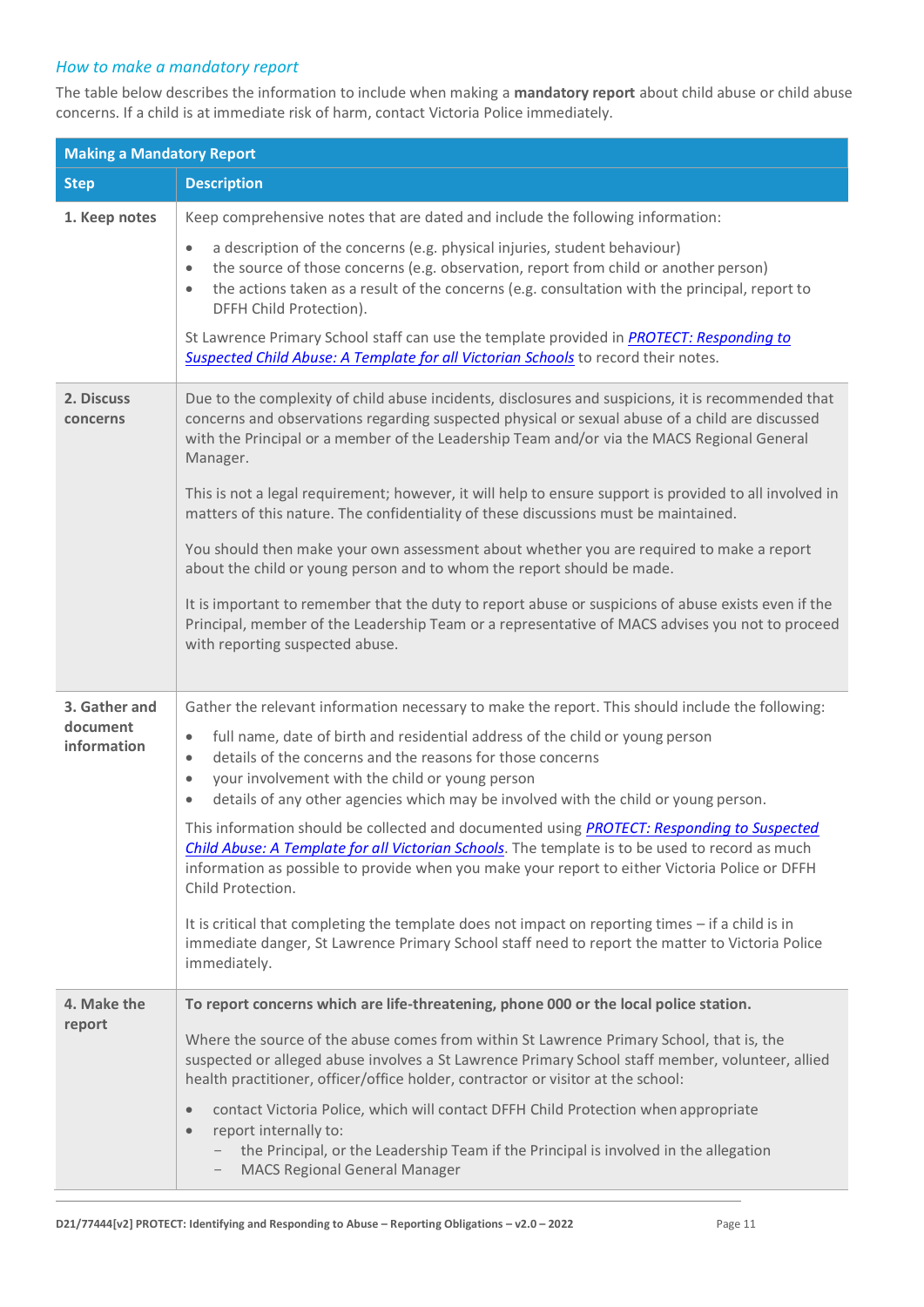| <b>Making a Mandatory Report</b>                          |                                                                                                                                                                                                                                                                                                                                                                                                                                                                                                                                                                                 |  |
|-----------------------------------------------------------|---------------------------------------------------------------------------------------------------------------------------------------------------------------------------------------------------------------------------------------------------------------------------------------------------------------------------------------------------------------------------------------------------------------------------------------------------------------------------------------------------------------------------------------------------------------------------------|--|
| <b>Step</b>                                               | <b>Description</b>                                                                                                                                                                                                                                                                                                                                                                                                                                                                                                                                                              |  |
|                                                           | Where the source of the suspected or alleged abuse comes from within the child's family or<br>community, you must:                                                                                                                                                                                                                                                                                                                                                                                                                                                              |  |
|                                                           | report sexual abuse and grooming to Victoria Police<br>$\bullet$<br>report the matter to DFFH Child Protection if you consider the child to be in need of protection<br>$\bullet$<br>due to child abuse, or that they have been, are being or are at risk of being harmed due to any<br>form of abuse, including family violence. If after hours, call the Child Protection Emergency<br>Service on 13 12 78<br>report internally to:<br>$\bullet$<br>the Principal, or a member of the Leadership Team if the Principal is unavailable<br><b>MACS Regional General Manager</b> |  |
| 5. Document                                               | Make a written record of the report, including the following information:                                                                                                                                                                                                                                                                                                                                                                                                                                                                                                       |  |
| written records<br>of report                              | the date and time of the report, and a summary of what was reported<br>$\bullet$<br>the name and position of the person who made the report, and the person who received the<br>$\bullet$<br>report.                                                                                                                                                                                                                                                                                                                                                                            |  |
|                                                           | The information initially recorded in PROTECT: Responding to Suspected Child Abuse: A Template<br>for all Victorian Schools and any additional information provided to either Victoria Police or DFFH<br>Child Protection are to be stored securely and maintained indefinitely by St Lawrence Primary<br>School to ensure that records are accessible upon request by external authorities investigating the<br>matter.                                                                                                                                                        |  |
| <b>6. Additional</b><br>steps for<br>overseas<br>students | Where a child abuse incident, disclosure or suspicion involves an international student at the<br>school and the school has issued a Confirmation of Appropriate Accommodation and Welfare<br>(CAAW) letter for that student (thereby assuming responsibility for the child's accommodation,<br>support and general welfare), the school will also need to contact the Victorian Registration and<br>Qualifications Authority (VRQA).                                                                                                                                           |  |

# *Reporting that is non-mandatory*

St Lawrence Primary School staff members, volunteers, contractors and other service providers who are not mandatory reporters nevertheless have professional and moral (and sometimes legal) obligations to report a child abuse incident, disclosure or suspicion. Please refer to St Lawrence Primary School protocols in relation to reporting a child abuse incident, disclosure or suspicion that is not the subject of a mandatory reporting obligation.

# *How to report allegations of reportable conduct*

The table below describes the information to include when making an allegation of reportable conduct about an employee (persons engaged by the entity such as volunteers, contractors, office holders, board members, board committee members, school advisory council members and officers of a religious body) at the school. The Reportable Conduct Scheme is in addition to a St Lawrence Primary School staff member's mandatory reporting or criminal reporting obligations. Reference should also be made to the Reportable Conduct Policy if an allegation of reportable conduct is made.

Any allegations of criminal conduct, including physical violence, significant emotional or psychological abuse, sexual offences and significant neglect must be reported to Victoria Police as the priority. However, school staff members may find they also need to make an allegation of reportable conduct for the same incident.

For further support and advice regarding reporting conduct in St Lawrence Primary School under the Reportable Conduct Scheme, contact the MACS Safeguarding and Standards Team on 03 9267 0228 o[r rcs@macs.vic.edu.au.](mailto:rcs@macs.vic.edu.au.)

| Making an Allegation of Reportable Conduct |                    |
|--------------------------------------------|--------------------|
| <b>Step</b>                                | <b>Description</b> |
|                                            |                    |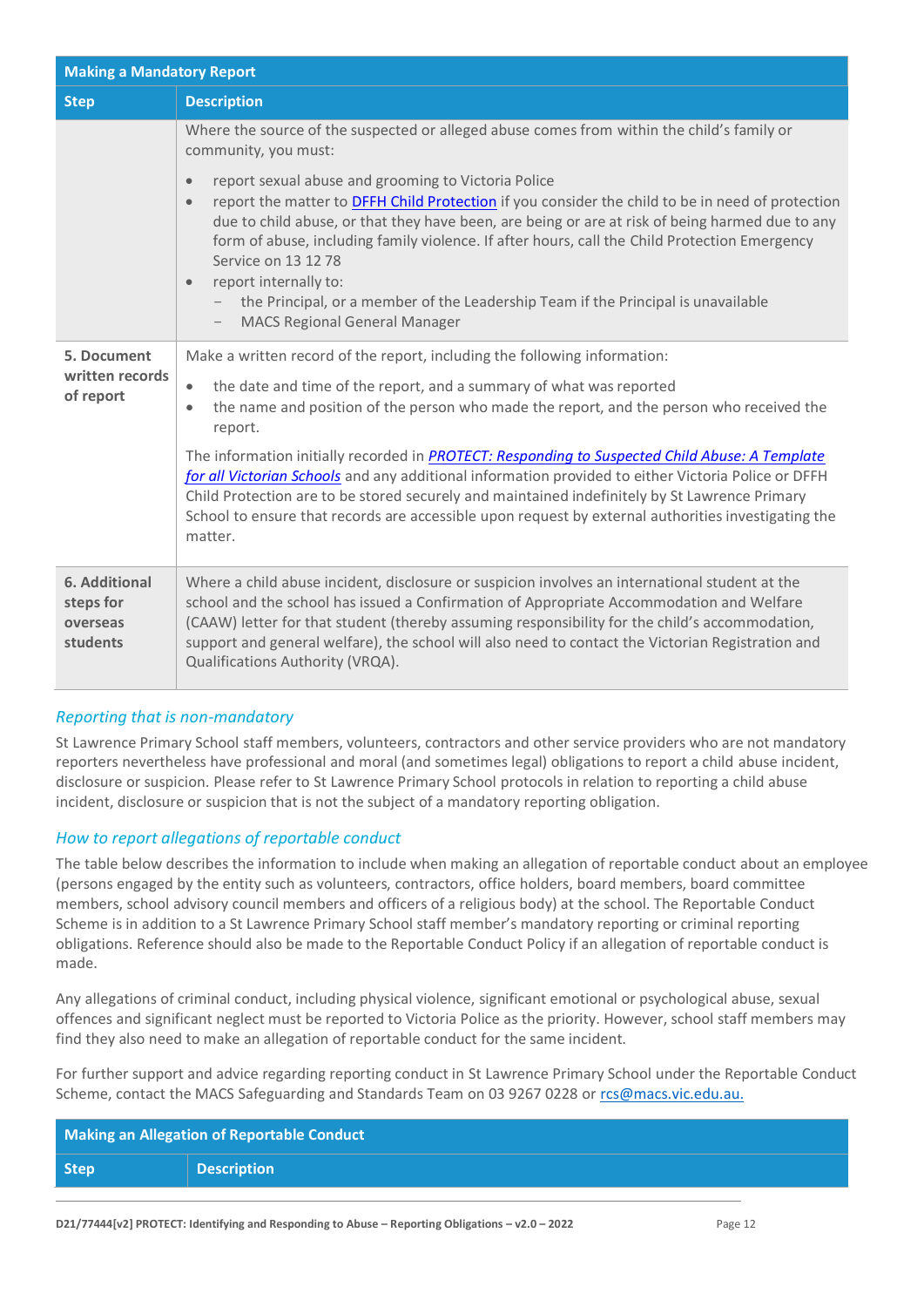| 1. Keep notes         | Keep comprehensive notes that are dated and include the following information:                                                                                                                                                                                                                                                                                                                                                                                                                                                                                                                                                                   |
|-----------------------|--------------------------------------------------------------------------------------------------------------------------------------------------------------------------------------------------------------------------------------------------------------------------------------------------------------------------------------------------------------------------------------------------------------------------------------------------------------------------------------------------------------------------------------------------------------------------------------------------------------------------------------------------|
|                       | a description of the concerns (e.g. physical injuries, student behaviour)<br>the source of those concerns (e.g. observation, report from child or another person)<br>$\bullet$<br>any actions taken as a result of the concerns (e.g. consultation with the Principal, report to<br>DFFH Child Protection).                                                                                                                                                                                                                                                                                                                                      |
| 2. Make the<br>report | As soon as a person forms a reasonable belief that an employee (persons engaged by the entity<br>such as volunteers, contractors, office holders, board members, board committee members,<br>school advisory council members and officers of a religious body) at the school has engaged in<br>reportable conduct or misconduct that may involve reportable conduct, you must report this<br>allegation to the school's Principal or, if the Principal is involved in the allegation, the Leadership<br>Team or the Regional General Manager who will notify the MACS Safeguarding and Standards<br>Team on 03 9267 0228 or rcs@macs.vic.edu.au. |

# *What should the principal do about a reportable allegation?*

Below are the steps that the principal of St Lawrence Primary School must take if there is a potential reportable allegation. These steps are in general order of priority, but the guidance may change depending on the circumstances. In all cases, reportable allegations must be referred to the MACS Safeguarding and Standards Team as soon as practicable on 03 9267 0228 or [rcs@macs.vic.edu.au.](mailto:rcs@macs.vic.edu.au)

Reference should also be made to the Reportable Conduct Policy to ensure that all obligations are complied with in relation to reporting an allegation of reportable conduct.

|           | What if a student or another child informs you<br>of a reportable allegation?                                                                                                                    |            | What if a staff member or another adult informs you of a<br>reportable allegation?                                                                                                                                  |
|-----------|--------------------------------------------------------------------------------------------------------------------------------------------------------------------------------------------------|------------|---------------------------------------------------------------------------------------------------------------------------------------------------------------------------------------------------------------------|
| 1.        | risk of harm, contact Victoria Police on 000.                                                                                                                                                    |            | The first step should always be to ensure the student/child is safe. If you believe a child faces immediate danger or                                                                                               |
|           | 2. When speaking with a child or young person, it is<br>important to remember that if they have decided to<br>speak to you, then there is a good chance they trust<br>you.                       | 2.         | Thank the individual for bringing the allegation to your<br>attention. Offer them support and assistance as<br>necessary. If they are a staff member, refer them to<br>the Employee Assistance Program (EAP), where |
| $\bullet$ | Give the child or young person your full attention.                                                                                                                                              | available. |                                                                                                                                                                                                                     |
| $\bullet$ | Listen calmly and empathically.                                                                                                                                                                  |            |                                                                                                                                                                                                                     |
| $\bullet$ | Reassure the child or young person that it is right to<br>tell.                                                                                                                                  |            |                                                                                                                                                                                                                     |
|           | Accept the child or young person will disclose only<br>what they are comfortable disclosing and recognise<br>the bravery/strength of the child for talking about<br>something that is difficult. |            |                                                                                                                                                                                                                     |
| $\bullet$ | Let the child or young person take their time.                                                                                                                                                   |            |                                                                                                                                                                                                                     |
| $\bullet$ | Let the child or young person use their own words.                                                                                                                                               |            |                                                                                                                                                                                                                     |
| $\bullet$ | Don't make promises you cannot keep.                                                                                                                                                             |            |                                                                                                                                                                                                                     |
| 3.        | Tell the child or young person what you plan to do<br>next.                                                                                                                                      | 3.         | Explain to the person making the report that the<br>school will manage the concern confidentially and, to<br>protect all parties, they should not discuss the matter.                                               |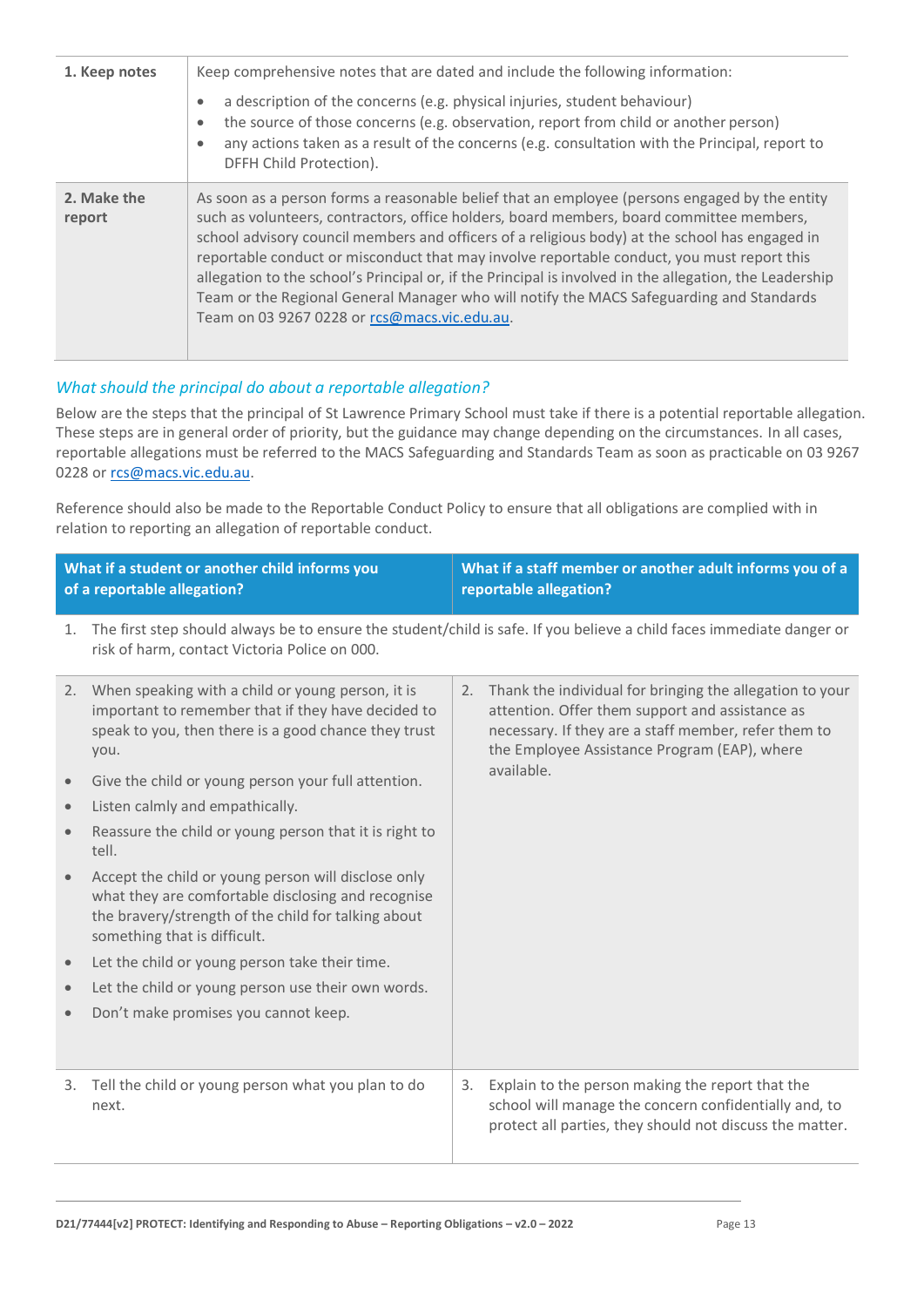**What if a student or another child informs you of a reportable allegation?**

- 4. Take a moment to make a record of the allegations. If appropriate, use *[PROTECT: Responding to Suspected Child](http://www.education.vic.gov.au/Documents/about/programs/health/protect/PROTECT_Responding_TemplateSchools.pdf)  [Abuse: A Template for all Victorian Schools](http://www.education.vic.gov.au/Documents/about/programs/health/protect/PROTECT_Responding_TemplateSchools.pdf)*. You may also make a note in your diary. If a staff member, parent/guardian/carer or other adult was present, ask them to make a record as well.
- 5. Consider whether you need to refer the matter to Victoria Police or DFFH Child Protection. If necessary, report the matter in accordance with the actions documented in *[PROTECT: Identifying and Responding to All Forms of Abuse](http://www.education.vic.gov.au/Documents/about/programs/health/protect/ChildSafeStandard5_SchoolsGuide.pdf)  [in Victorian Schools](http://www.education.vic.gov.au/Documents/about/programs/health/protect/ChildSafeStandard5_SchoolsGuide.pdf)* and *[Four Critical Actions for Schools: Responding to Incidents, Disclosures and Suspicions of](http://www.education.vic.gov.au/Documents/about/programs/health/protect/FourCriticalActions_ChildAbuse.pdf)  [Child Abuse](http://www.education.vic.gov.au/Documents/about/programs/health/protect/FourCriticalActions_ChildAbuse.pdf)*, using *[PROTECT: Responding to Suspected Child Abuse: A Template for all Victorian Schools](http://www.education.vic.gov.au/Documents/about/programs/health/protect/PROTECT_Responding_TemplateSchools.pdf)*.
- 6. If relevant, notify the child's parents/guardians/carers following advice in *[PROTECT: Identifying and Responding to](http://www.education.vic.gov.au/Documents/about/programs/health/protect/ChildSafeStandard5_SchoolsGuide.pdf)  [All Forms of Abuse in Victorian Schools](http://www.education.vic.gov.au/Documents/about/programs/health/protect/ChildSafeStandard5_SchoolsGuide.pdf)* and *[Four Critical Actions for Schools: Responding to Incidents, Disclosures](http://www.education.vic.gov.au/Documents/about/programs/health/protect/FourCriticalActions_ChildAbuse.pdf)  [and Suspicions of Child Abuse](http://www.education.vic.gov.au/Documents/about/programs/health/protect/FourCriticalActions_ChildAbuse.pdf)*.
- 7. As soon as practicable, contact the MACS Safeguarding and Standards Team for advice (including guidance as to whether the alleged conduct is reportable), support and assistance to discuss the circumstances, and notify the MACS Executive Director.
- 8. If the matter does involve a reportable allegation, the Principal, with the assistance of the MACS Safeguarding and Standards Team, will notify the CCYP with authorisation from the MACS Executive Director.
- 9. Conduct a risk assessment (with the assistance of MACS Safeguarding and Standards Team) to determine any measures that should be put in place to manage the person against whom allegations have been made, and to protect the student(s)/child(ren) against whom reportable conduct may have occurred.

If you think you have a reportable allegation, it is important that you:

- do not say or do anything to suggest to the student that you doubt them or make them feel ashamed to have revealed the allegation
- do not start investigating the allegation, including unnecessarily questioning the student or speaking with the person who is the subject of the allegation, without conducting a risk assessment; otherwise you may be putting the student, the staff member, the school or the investigation at risk.

#### *Child FIRST/The Orange Door*

If you believe that a child is not subject to abuse, including family violence, but you still hold significant concerns for their wellbeing (e.g. risk-taking behaviour, parenting difficulties, isolation from family or lack of support), **you must still act**. This may include making a referral to or seeking advice from Child FIRST/The Orange Door.

Child FIRST/The Orange Door is a family information, referral and support team run by a registered community service in a local area that can receive confidential referrals about a child of concern. It does not have any statutory powers to protect a child, but can refer matters to relevant services.

You should make a report to Child FIRST/The Orange Door if:

- you have a significant concern for a child's wellbeing
- your concerns are about circumstances that have a low-to-moderate impact on the child
- the child's immediate safety is not compromised
- you and the school have discussed the referral to Child FIRST/The Orange Door with the child's parents/carers, and all parties are supportive of this decision.

Where you believe that the child's parents/carers will not be supportive of the referral, or the child is partaking in any risktaking activity that is illegal and extreme in nature or poses a high risk to the child or others, you may refer the matter to DHHS Child Protection.

If you are unsure of what action to take in response to your concerns about a child, speak to the Principal or a member of the school's Leadership Team, or contact DFFH Child Protection or Child FIRST/The Orange Door for further advice.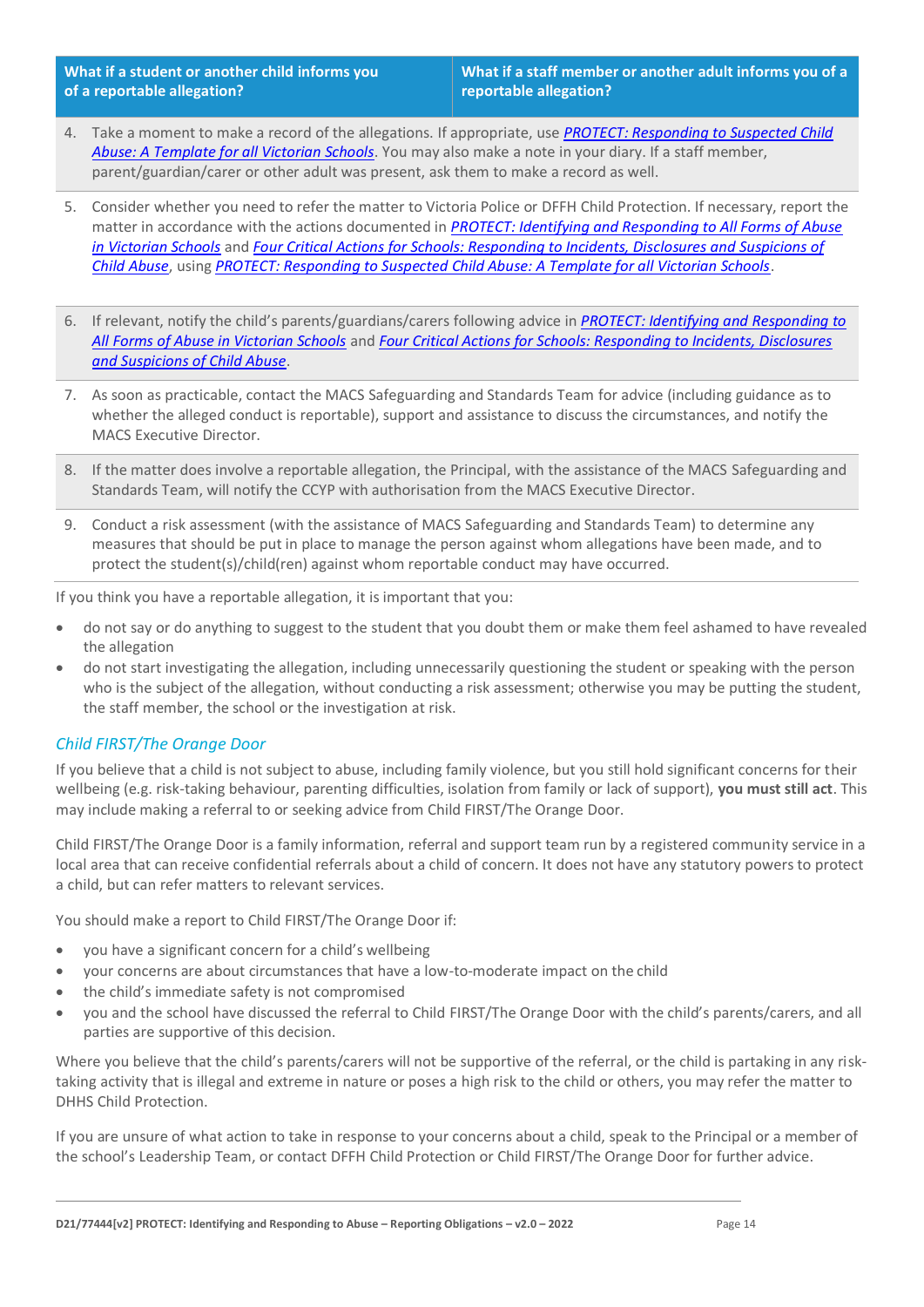# *Making additional reports*

After you have made a report, you may continue to suspect that a child is at risk and in need of protection. Any further observations should continue to be recorded and a report made on each separate occasion where a belief has been formed – on reasonable grounds – that a child is likely to be at risk and in need of protection. Additional reports should use the same format outlined above in this Policy at Critical Action 2: Reporting to Authorities.

If there is any suspicion that this relates to a sexual offence involving a person over 18 and a child under 16, then it must be reported to Victoria Police. For more information, refer to the [Failure to disclose](#page-5-0) section of this Policy.

Where a St Lawrence Primary School staff member is aware that another school staff member has formed a reasonable belief about the same child on the same occasion, or based on the same indicators of abuse, and has made a report to the appropriate authority, the St Lawrence Primary School staff member need not make a further report.

However, if the St Lawrence Primary School staff member has formed a reasonable belief of abuse or significant risk of abuse to the child based on different observations, further indicators or additional information, a further report must be made to the appropriate authority detailing this additional information.

#### *Critical Action 3: Contacting Parents/Guardians/Carers*

Where it is suspected that a child at St Lawrence Primary School has been or is at risk of being abused, it is critical that parents/carers of the child are notified as soon as practicable after a report is made to the authorities.

St Lawrence Primary School must always seek advice from Victoria Police or DFFH Child Protection to ensure that it is appropriate to contact the parents/carers.

In circumstances of family violence, staff of St Lawrence Primary School should:

- take care not to inadvertently alert the alleged perpetrator by notifying parents/carers as it could increase risk of harm to the child, other family members or school staff
- seek advice from DHHS Child Protection or Child FIRST/The Orange Door before alerting parents/carers about safe strategies for communicating with a parent/carer who is experiencing family violence and on recommending family violence support services.

Advice from **Victoria Police or DFFH Child Protection** will depend on a number of factors, including whether:

- the parents/guardians/carers of the child are alleged to have engaged in the abuse (including in circumstances of suspected family violence)
- a disclosure to the parents/guardians/carers may result in further abuse to the child
- the child is a mature minor (at least 17 years of age and assessed to be sufficiently mature and intelligent to make decisions for themselves) and has requested that their parents/guardians/carers not be notified – the school should insist that another responsible adult is notified in lieu of the parents/carers
- the notification of parents/guardians/carers would adversely affect an investigation of the matter by external authorities.

Where the suspicion of abuse or risk of abuse has not yet warranted a reasonable belief, parents/guardians/carers should also be notified promptly after the school has carefully considered the factors listed above.

In some circumstances, a child may have returned to the care of their parent/guardian/carer before advice has been received from Victoria Police or DFFH Child Protection. In these circumstances, staff members of St Lawrence Primary School should not share any information with the parent/guardian/carer that may place the child or any other person at risk, or where the child is a mature minor.

For detailed guidance on how to have this conversation with a parent, guardian or carer, refer to *[PROTECT: Identifying and](http://www.education.vic.gov.au/Documents/about/programs/health/protect/ChildSafeStandard5_SchoolsGuide.pdf)  [Responding to All Forms of Abuse in Victorian Schools.](http://www.education.vic.gov.au/Documents/about/programs/health/protect/ChildSafeStandard5_SchoolsGuide.pdf)*

#### *Critical Action 4: Providing Ongoing Support*

St Lawrence Primary School staff members who witness a child abuse incident, receive a disclosure or develop a suspicion of child abuse (including exposure to family violence) have a critical role to play in supporting students impacted by the child abuse matter to ensure that they feel supported and safe at the school. Schools also play a critical role in building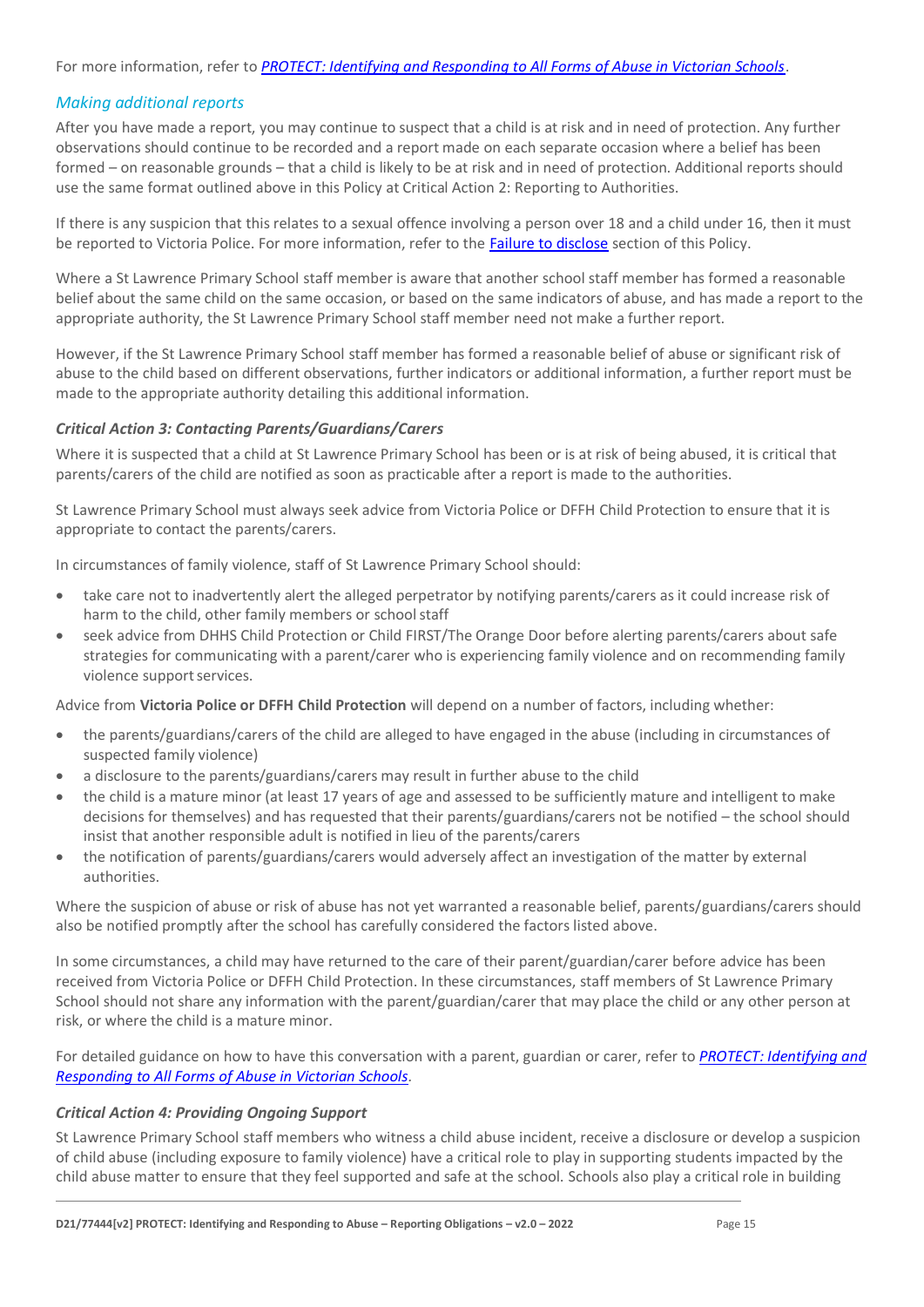students' resilience and protective factors, which can reduce the long-term impacts of child abuse by providing them with the opportunity to be supported and heard by a school staff member they trust.

Support provided to students at St Lawrence Primary School includes:

- regularly communicating with the student or students and their parents/guardians/carers where appropriate
- convening a Student Support Group of school wellbeing staff and teachers to plan, support and monitor affected students
- developing Student Support Plans for students impacted by the incident to ensure appropriate levels of care and support are provided depending on their involvement.

You should contact the MACS Regional General Manager for a description of the range of school-based support services that may be available, including SAFEMinds and referrals to family violence services, Centres Against Sexual Assault (CASA) or headspace.

Where external authorities are investigating a report of abuse or risk of abuse, it is the role of the Principal of St Lawrence Primary School to ensure that students are supported throughout interviews at the school. For more information on this topic, refer to *[School Guidelines: Police and DFFH](https://www.cem.edu.au/About-Us/Policies/Police-and-DHHS-Interview-Protocols.aspx) Interview Protocol[s.](https://www.cem.edu.au/About-Us/Policies/Police-and-DHHS-Interview-Protocols.aspx)*

St Lawrence Primary School and our governing body have a duty to provide support to school staff members who have witnessed an incident or disclosure, or who have made a report to external authorities about a reasonable belief of child abuse. It is important that we remember that staff members may have also experienced child abuse (including family violence) or be experiencing family violence and abuse in their own lives. St Lawrence Primary School staff members requiring wellbeing support can contact the school's EAP provider.

Information to support MACS schools in understanding their obligation to employees and to provide suggestions of how to assist employees experiencing family and domestic violence may be found in the Catholic Education Commission of Victoria Ltd's *[Family and Domestic Violence: A Guide to Supporting Staff](https://www.cecv.catholic.edu.au/Media-Files/IR/Policies-Guidelines/Family-Domestic-Violence/Guide-to-family-and-domestic-violence-(1).aspx)[.](http://www.cecv.catholic.edu.au/Media-Files/IR/Policies-Guidelines/Guide-to-family-and-domestic-violence.aspx)*

St Lawrence Primary School should conduct a review of the reporting process four to six weeks after a report has been made to identify if any follow-up support actions are needed. Refer to *[PROTECT: Responding to Suspected Child Abuse: A](http://www.education.vic.gov.au/Documents/about/programs/health/protect/PROTECT_Responding_TemplateSchools.pdf)  [Template for all Victorian Schools](http://www.education.vic.gov.au/Documents/about/programs/health/protect/PROTECT_Responding_TemplateSchools.pdf)* for more information.

#### **Potential consequences of making a report**

This table describes the potential consequences of making a report.

| <b>Potential</b><br>consequence | <b>Description</b>                                                                                                                                                                                                                                                                                                                                                                                                                                                                                                                                  |
|---------------------------------|-----------------------------------------------------------------------------------------------------------------------------------------------------------------------------------------------------------------------------------------------------------------------------------------------------------------------------------------------------------------------------------------------------------------------------------------------------------------------------------------------------------------------------------------------------|
| Confidentiality                 | The identity of a reporter must remain confidential unless:<br>the reporter chooses to inform the child, young person or parent of the report<br>$\bullet$<br>the reporter consents in writing to their identity being disclosed<br>$\bullet$<br>a court or tribunal decides that it is necessary for the identity of the reporter to be<br>$\bullet$<br>disclosed, to ensure the safety and wellbeing of the child<br>a court or tribunal decides that, in the interests of justice, the reporter is required to<br>$\bullet$<br>provide evidence. |
| Professional<br>protection      | If a report is made in good faith:<br>it does not constitute unprofessional conduct or a breach of professional ethics on the part<br>$\bullet$<br>of the reporter<br>the reporter cannot be held legally liable in respect of the report.<br>$\qquad \qquad \bullet$                                                                                                                                                                                                                                                                               |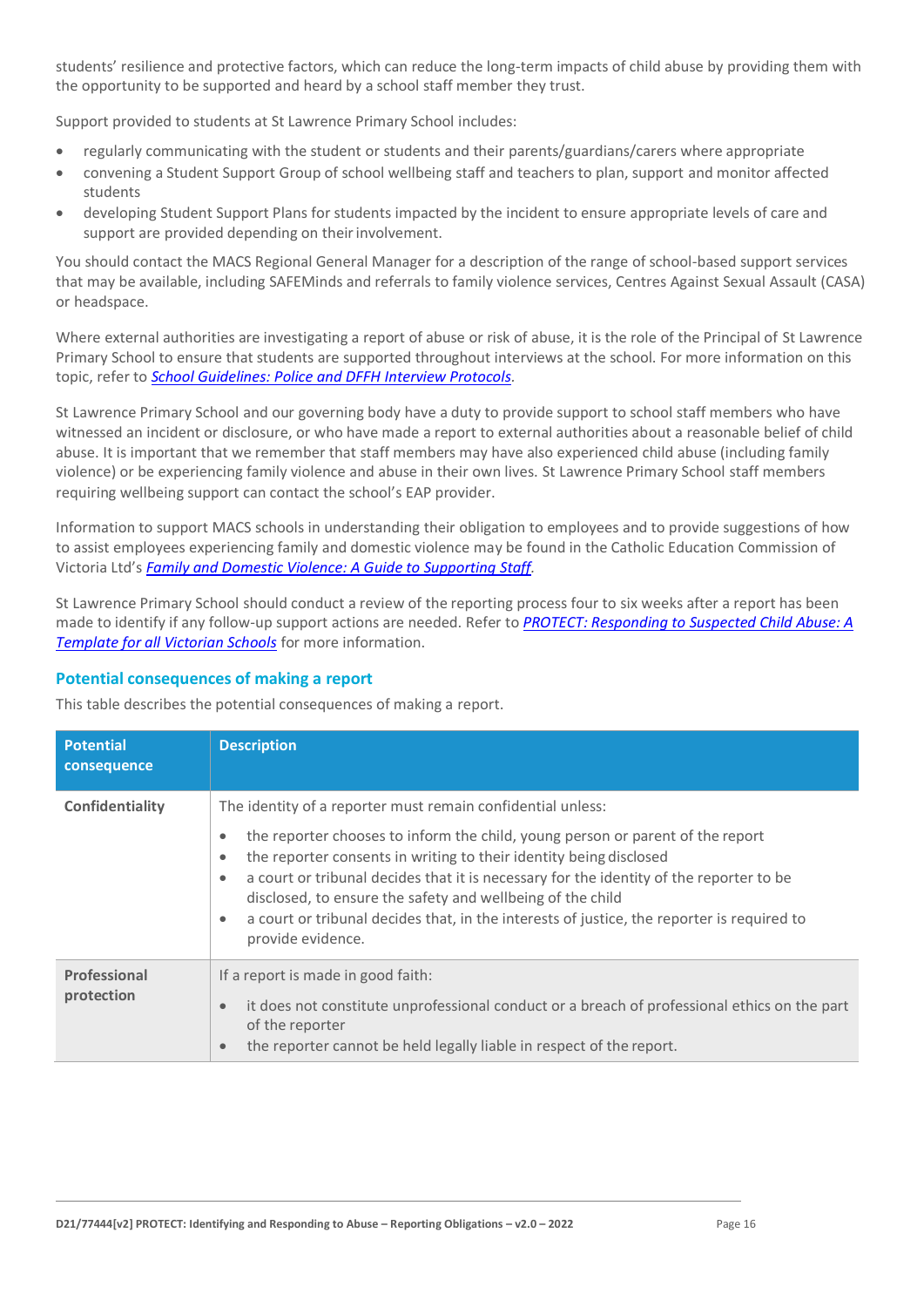| <b>Potential</b><br>consequence                 | <b>Description</b>                                                                                                                                                                                                                                                                                                                                                                                                                                                                                                                                                                                                                                                                                                                                                                                                                                                                                                                                                                                                                                   |
|-------------------------------------------------|------------------------------------------------------------------------------------------------------------------------------------------------------------------------------------------------------------------------------------------------------------------------------------------------------------------------------------------------------------------------------------------------------------------------------------------------------------------------------------------------------------------------------------------------------------------------------------------------------------------------------------------------------------------------------------------------------------------------------------------------------------------------------------------------------------------------------------------------------------------------------------------------------------------------------------------------------------------------------------------------------------------------------------------------------|
| <b>Interviews</b>                               | DFFH Child Protection and/or Victoria Police may conduct interviews of children and young<br>people at the school without their parent/guardian/carer's knowledge or consent.                                                                                                                                                                                                                                                                                                                                                                                                                                                                                                                                                                                                                                                                                                                                                                                                                                                                        |
|                                                 | Interviewing children and young people at St Lawrence Primary School should only occur in<br>$\bullet$<br>exceptional circumstances and if it is in the best interests of the child to proceed in this<br>manner.<br>DFFH Child Protection and/or Victoria Police will notify the principal or a member of the<br>$\bullet$<br>Leadership Team of their intention to interview the child or young person on the school<br>premises.<br>When DFFH Child Protection workers/police officers come to St Lawrence Primary School<br>$\bullet$<br>premises, the Principal or a member of the Leadership Team should request to see<br>identification before permitting them to have access to the child or young person.<br>When a child or young person is being interviewed by DFFH Child Protection and/or<br>$\bullet$<br>Victoria Police, St Lawrence Primary School staff must arrange to have a supportive adult<br>present with the child or young person.<br>For more information on these requests and school responsibilities, see MACS School |
|                                                 | <b>Guidelines: Police and DFFH Interview Protocols.</b>                                                                                                                                                                                                                                                                                                                                                                                                                                                                                                                                                                                                                                                                                                                                                                                                                                                                                                                                                                                              |
| <b>Support for the child</b><br>or young person | The roles and responsibilities of the principal or other school staff in supporting children who<br>are involved with DFFH Child Protection may include the following:                                                                                                                                                                                                                                                                                                                                                                                                                                                                                                                                                                                                                                                                                                                                                                                                                                                                               |
|                                                 | acting as a support person for the child or young person<br>$\bullet$<br>attending DFFH Child Protection case-planning meetings<br>$\bullet$<br>observing and monitoring the child's behaviour<br>$\bullet$<br>liaising with professionals<br>$\bullet$                                                                                                                                                                                                                                                                                                                                                                                                                                                                                                                                                                                                                                                                                                                                                                                              |
| <b>Requests for</b><br>information              | DFFH Child Protection and/or Child FIRST/The Orange Door and/or Victoria Police may request<br>information about the child or family for the purpose of investigating a report and assessing the<br>risk to the child or young person.                                                                                                                                                                                                                                                                                                                                                                                                                                                                                                                                                                                                                                                                                                                                                                                                               |
|                                                 | In certain circumstances, DHHS Child Protection can also direct St Lawrence Primary School<br>staff to provide information or documents about the protection or development of the child.<br>Such directions should be in writing and only be made by authorised persons within DFFH Child<br>Protection. Refer to PROTECT: Identifying and Responding to All Forms of Abuse in Victorian<br>Schools.                                                                                                                                                                                                                                                                                                                                                                                                                                                                                                                                                                                                                                                |
| <b>Witness summons</b>                          | If DFFH Child Protection makes a protection application in the Children's Court of Victoria, any<br>party to the application may issue a witness summons to produce documents and/or to give<br>evidence in the proceedings. See MACS School Guidelines: Police and DFFH Interview Protocols.                                                                                                                                                                                                                                                                                                                                                                                                                                                                                                                                                                                                                                                                                                                                                        |